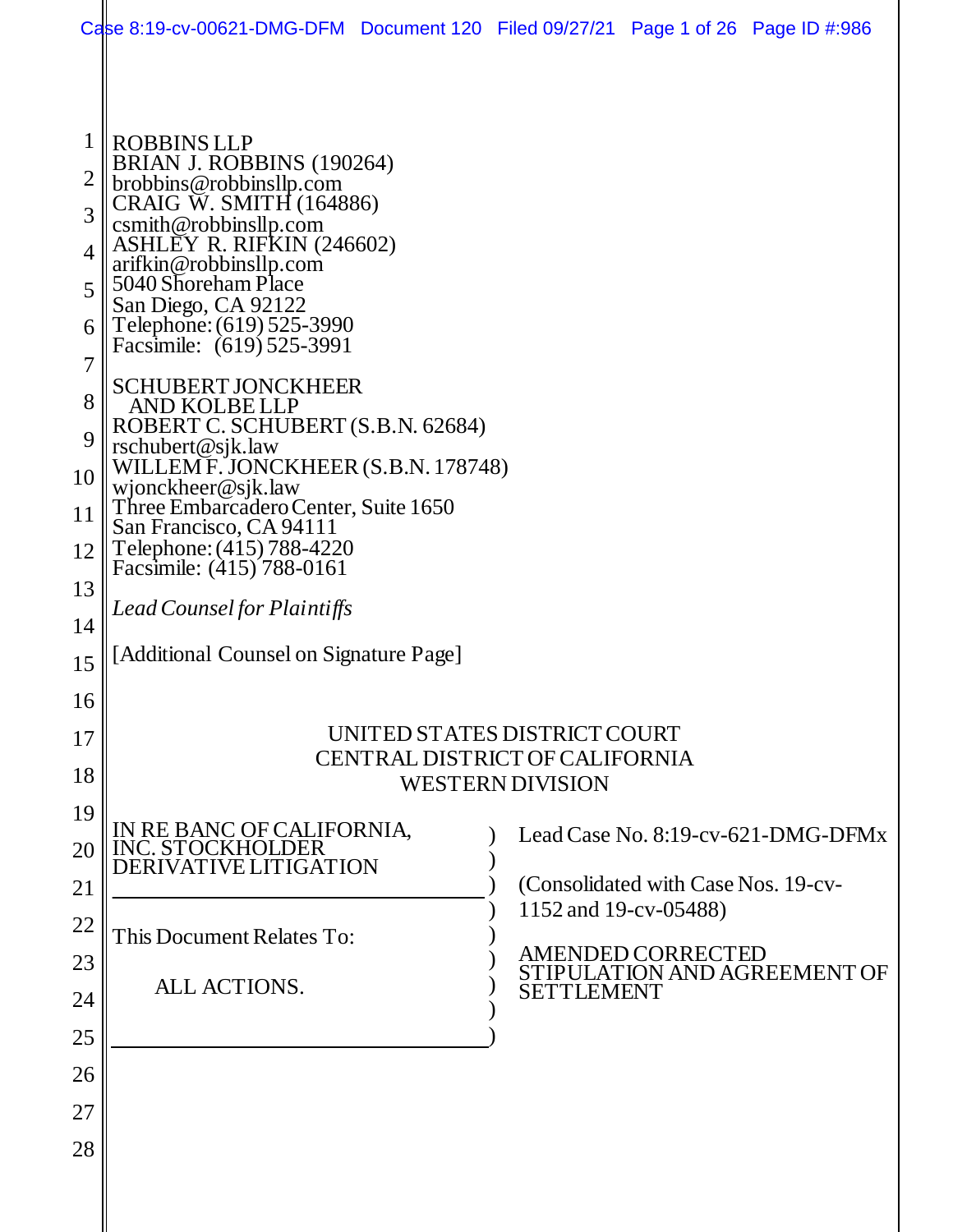1 2 3 4 5 6 7 8 9 10 11 12 This Amended Corrected Stipulation and Agreement of Settlement ("Stipulation"), dated August 27, 2021, is made and entered into by and among the following Parties (as defined herein), by and through their respective counsel of record: (1) plaintiffs Kristopher Gordon ("Gordon"), and Colleen Witmer ("Witmer" and collectively with Gordon, "Plaintiffs")<sup>1</sup>; (2) nominal defendant Banc of California, Inc. ("Banc", the "Company," or the "Nominal Defendant"); and (3) individual defendants Halle J. Benett, Jonah F. Schnel, Jeffrey Karish, Robert Sznewajs, Eric L. Holoman, Chad T. Brownstein, Richard J. Lashley, Douglas H. Bowers, and John C. Grosvenor (collectively, the "Individual Defendants," and together with Banc and Plaintiffs, the "Parties"). This Stipulation is intended by the Parties to settle the above-captioned stockholder derivative action, and to fully, finally, and forever resolve, discharge, and settle the Released Claims,<sup>2</sup> subject to the terms and conditions set forth herein.

13

# **I. DEFINITIONS**

As used in this Stipulation, the following terms have the meaning specified below. 1.1 "Action" means the above-captioned consolidated stockholder derivative action pending in the United States District Court, Central District of California, captioned *In re Banc of California, Inc. Stockholder Derivative Litigation*, Case No. 8:19-cv-00621- DMG-DFM.

1.2 "Board" means the Board of Directors of the Banc of California.

1.3 "Court" means the United States District Court for the Central District of California.

24 25 <sup>1</sup> Plaintiff Donald Johnston ("Johnston") plans to file a request to withdraw as plaintiff in this consolidated derivative action.

26 <sup>2</sup> All capitalized terms not otherwise defined are defined in section VII.

AMENDED CORRECTED STIPULATION AND AGREEMENT OF SETTLEMENT CASE NO. 8:19-cv-621-DMG-DFMx 27 28

- 1 -

14

15

- 22
- 23

l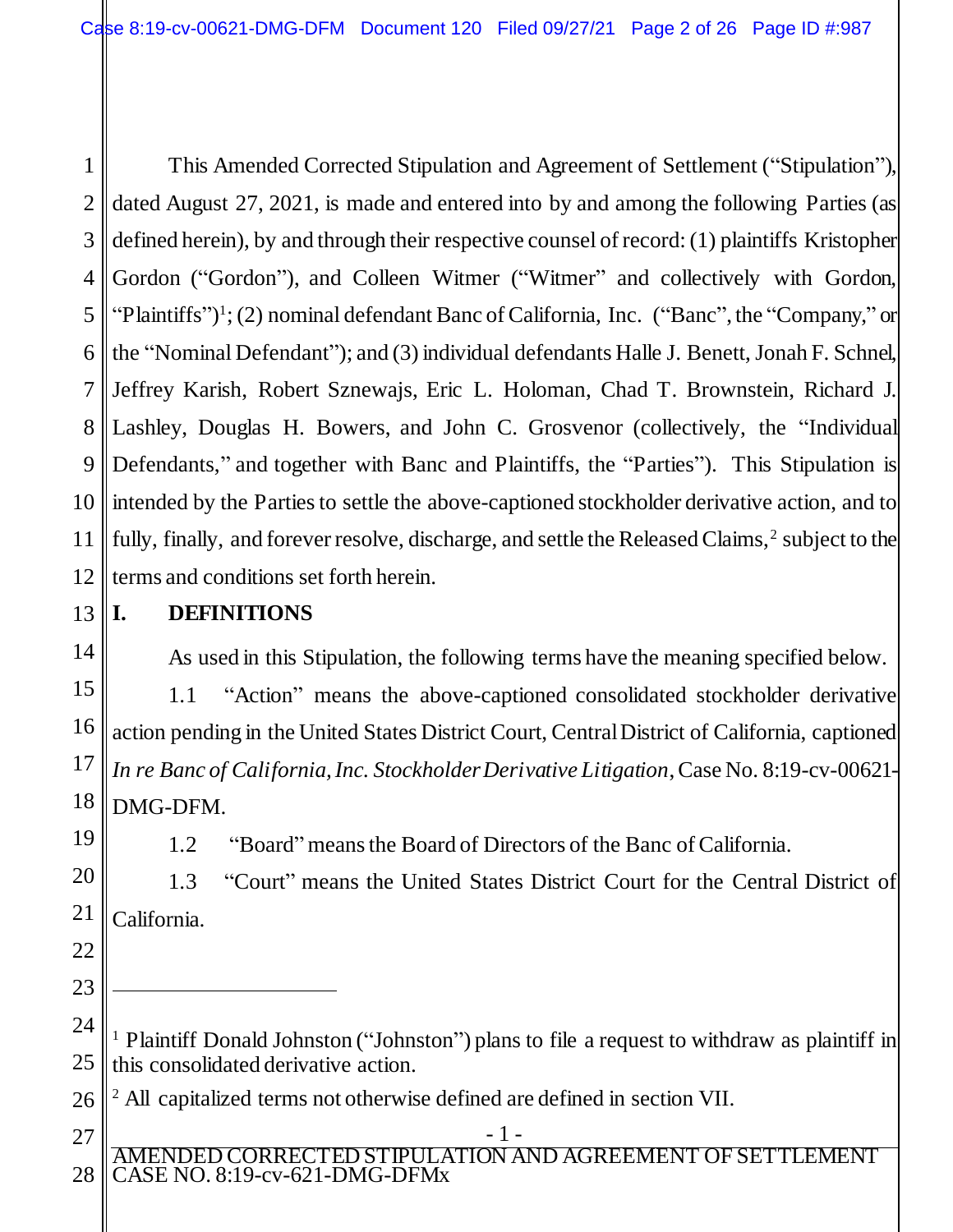1 2 3 1.4 "Company," "Banc," or "Nominal Defendant" means Banc of California, Inc., and includes all of its subsidiaries, predecessors, successors, affiliates, officers, directors, employees, and agents.

4 5

1.5 "Defendants" mean, collectively, the Individual Defendants and Nominal Defendant Banc of California.

6 7 8 1.6 "Defendants' Counsel" means (1) Morrison and Foerster LLP; (2) Munger, Tolles & Olson LLP; (3) Sullivan and Cromwell, LLP, (4) Jones Day, and (5) Bergeson LLP.

9 10 11 12 13 14 15 16 17 1.7 "Defendants' Released Claims" means collectively all actions, suits, claims, demands, rights, liabilities, and causes of action of every nature and description whatsoever, including both known claims and Unknown Claims, asserted or that might have been asserted in any forum by Defendants' Released Persons against Plaintiffs' Released Persons, which arise out of, are based on, or relate in any way, directly or indirectly, to the institution, prosecution, or settlement of the Action; *provided, however,* that "Defendants'Released Claims" shall not include any claims to enforce the Settlement nor any claims to enforce Confidentiality or Nondisclosure Agreements previously entered into by Defendants, Plaintiffs and/or Plaintiffs' Counsel.

18 19 20 21 22 23 24 25 1.8 "Defendants' Released Persons" mean each of the Defendants, Defendants' Counsel, and, to the maximum extent permitted by law, each of their immediate family members, spouses, heirs, executors, estates, administrators, trustees, assigns, and any trusts in which Defendants, or any of them, are settlors, or which are for the benefit of any Defendants and/or members of his or her immediate family; any entity in which a Defendant, and/or members of his family has a controlling interest; each of the Defendants' present and former attorneys, legal representatives, and assigns in connection with the Action; Defendants' insurers; and all present and former directors and officers, agents,

26 27

- 2 -

AMENDED CORRECTED STIPULATION AND AGREEMENT OF SETTLEMENT CASE NO. 8:19-cv-621-DMG-DFMx 28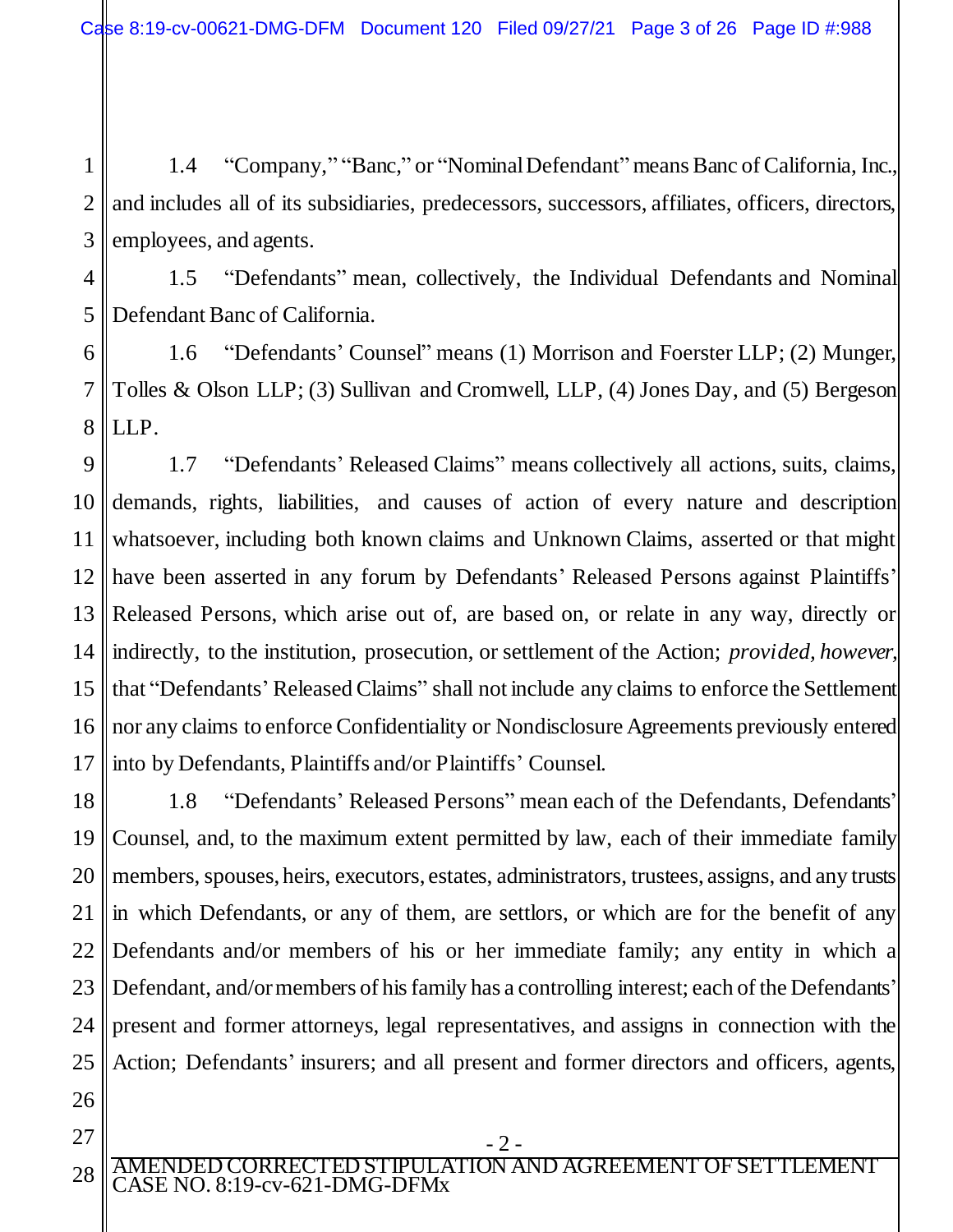1 2 advisors, employees, affiliates, predecessors, successors, parents, subsidiaries, and divisions.

3 4 1.9 "Directors" mean current and former individual members of the Board of Directors of Banc of California.

5 6 1.10 "Effective Date" means the first date by which all of the events and conditions specified in Paragraph 6.1 herein have been met and have occurred.

7 8 9 1.11 "Escrow Account" means an interest-bearing escrow account to be established and maintained by Plaintiffs' Counsel or their agent for the purpose of payment of the Fee and Expense Amount, as provided in Paragraph 5.2 of this Stipulation.

10 11 1.12 "Execution Date" means the date this Stipulation has been signed by all the signatories through their respective counsel.

12 13 14 15 1.13 "Fee and Expense Amount" means the sum to be paid to Plaintiffs' Counsel for their attorneys' fees and expenses, detailed in Paragraph 5 herein, subject to Court approval, in recognition of the substantial benefits conferred upon Banc and Banc stockholders by the initiation, prosecution, and settlement of the Action.

16 17 18 19 20 21 22 23 24 25 26 1.14 "Final" means the date when the Order and Final Judgment has not been reversed, vacated, or modified in any way and is no longer subject to appellate review, either because of disposition on appeal and conclusion of the appellate process or because of passage, without action, of time for seeking appellate review. More specifically, it is that situation when (1) either no appeal has been filed and the time has passed for any notice of appeal to be timely filed in the Action; or (2) an appeal has been filed and the court of appeals has either affirmed the judgment or dismissed that appeal and the time for any reconsideration or further appellate review has passed; or (3) a higher court has granted further appellate review and that court has either affirmed the underlying Order and Final Judgment or affirmed the court of appeals' decision affirming the judgment or dismissing the appeal.

27 28

- 3 -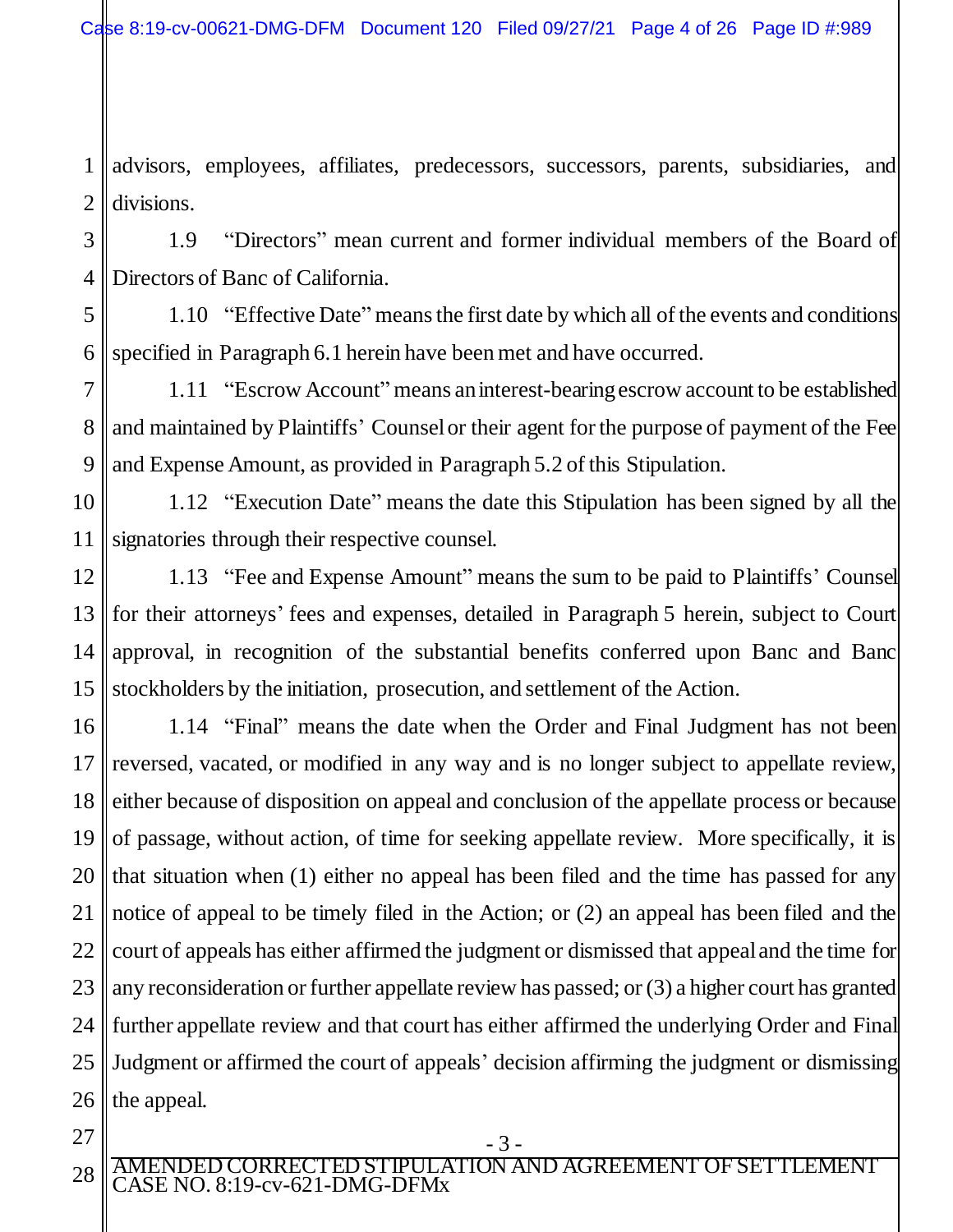1 2 3 1.15 "Individual Defendants" mean, collectively, Halle J. Benett, Jonah F. Schnel, Jeffrey Karish, Robert Sznewajs, Eric L. Holoman, Chad T. Brownstein, Richard J. Lashley, Douglas H. Bowers, and John C. Grosvenor.

4 5 1.16 "Notice to Banc of California Stockholders" or "Notice" means the Notice of Proposed Settlement, substantially in the form of Exhibit D attached hereto.

6 7 1.17 "Order and Final Judgment" means the [Proposed] Order and Final Judgment to be rendered by the Court, substantially in the form attached hereto as Exhibit F.

8 9 10 1.18 "Party" or "Parties" mean, collectively, each of the Plaintiffs (on behalf of themselves and derivatively on behalf of Banc), each of the Individual Defendants, and Nominal Defendant Banc of California.

11 12 13 14 15 16 1.19 "Person" or "Persons" means an individual, corporation, limited liability corporation, professional corporation, partnership, limited partnership, limited liability partnership, association, joint stock company, estate, legal representative, trust, unincorporated association, government or any political subdivision or agency thereof, and any business or legal entity, and their spouses, heirs, predecessors, successors, representatives, or assignees.

17 18 1.20 "Plaintiffs" means collectively plaintiffs Kristopher Gordon and Colleen Witmer.

19 20 1.21 "Plaintiffs' Counsel" means, collectively, (1) Robbins LLP; (2) Schubert Jonckheer & Kolbe LLP; and (3) Holzer & Holzer, LLC.

21 22 23 24 25 26 1.22 "Plaintiffs' Released Claims" means all actions, suits, claims, demands, rights, liabilities, and causes of action of every nature, and description whatsoever, including both known claims or Unknown Claims, that have been, could have been, or in the future can or might be asserted in any federal, state or foreign court, tribunal, forum or proceeding by Banc, Plaintiffs' Released Persons, or any current or former Banc stockholder derivatively on behalf of Banc of California, against any of Defendants'

- 27
- AMENDED CORRECTED STIPULATION AND AGREEMENT OF SETTLEMENT CASE NO. 8:19-cv-621-DMG-DFMx 28

- 4 -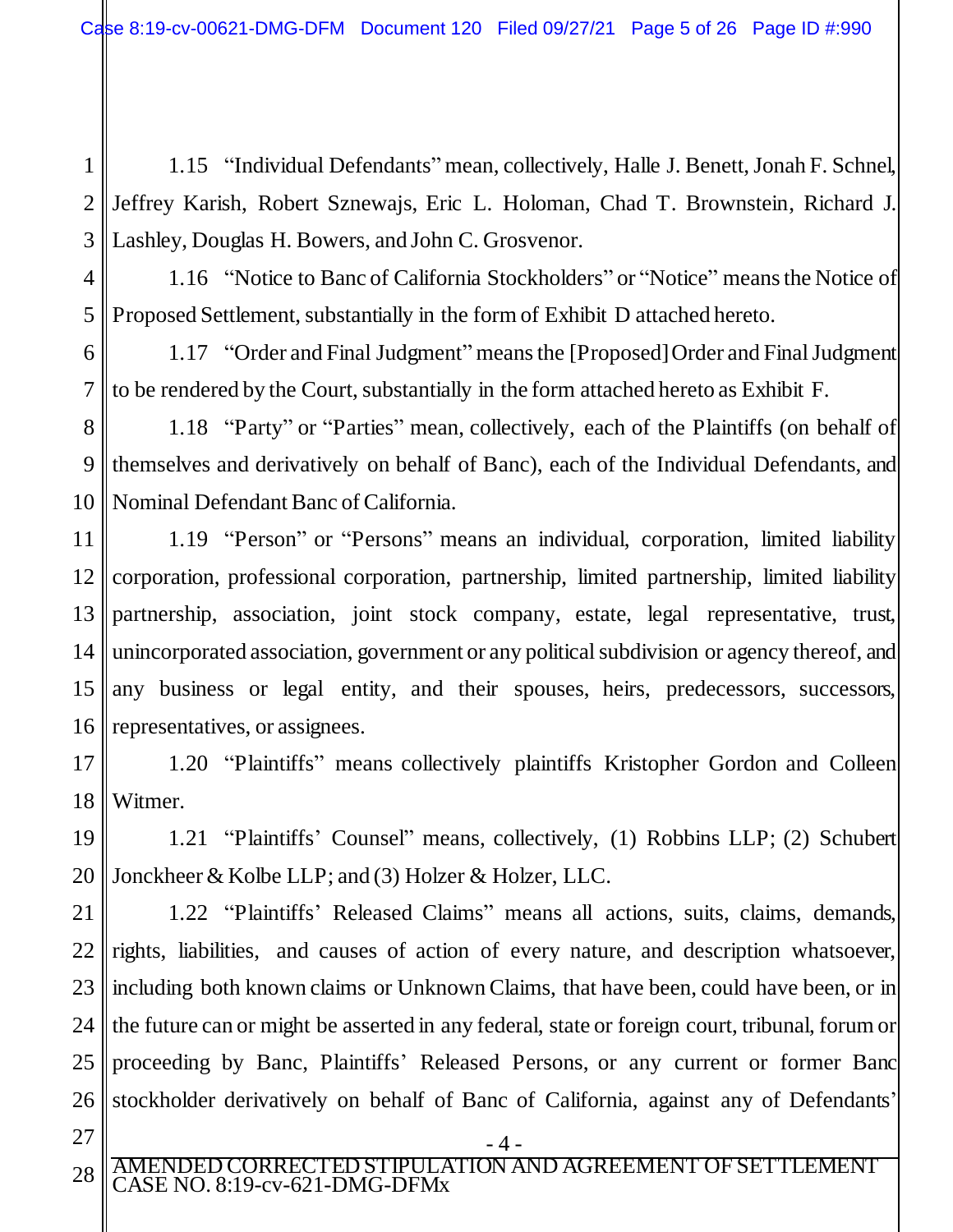1 2 3 4 5 6 7 8 Released Persons, based upon, arising out of, or related to the allegations, facts, transactions, events, occurrences, acts, disclosures, statements, representations, omissions, or failures to act relating to all matters involved, set forth, referred to, or alleged in any complaint(s) filed in the Derivative Actions or the Demand Letters; *provided however*, that "Released Claims" shall not include any claims to enforce the Settlement. For the avoidance of doubt, "Released Claims" does not include any claims by any Defendant against Steven Sugarman related to the litigation filed in Los Angeles Superior Court captioned *Sugarman et al. v. Benett, et al.*, L.A.S.C. Case No. 19STCV36697.

9 10 11 12 1.23 "Plaintiffs' Released Persons" mean Plaintiffs, Plaintiffs' Counsel and each of their immediate family members, spouses, heirs, executors, administrators, successors, trustees, attorneys, personal or legal representatives, advisors, estates, assigns, and agents thereof.

13 14 15 16 17 18 1.24 "Preliminary Approval Order" means the [Proposed] Order Preliminarily Approving Settlement to be entered by the Court, substantially in the form of Exhibit C attached hereto, including, *inter alia*, preliminarily approving the terms and conditions of the Settlement as set forth in this Stipulation, directing that Notice and Summary Notice be provided to Banc stockholders, and scheduling a Settlement Hearing to consider whether the Settlement and the Fee and Expense Amount should be finally approved.

19 20 1.25 "Released Claims" means Defendants' Released Claims and Plaintiffs' Released Claims.

21 22 1.26 "Released Parties" means Defendants' Released Persons and Plaintiffs' Released Persons.

23

1.27 "Settlement" means the settlement documented in this Stipulation.

24 25 26 1.28 "Settlement Hearing" means a hearing by the Court to review this Stipulation and determine: (i) whether to enter the Order and Final Judgment; and (ii) all other matters related to the Settlement that are properly before the Court.

27 28

AMENDED CORRECTED STIPULATION AND AGREEMENT OF SETTLEMENT CASE NO. 8:19-cv-621-DMG-DFMx

- 5 -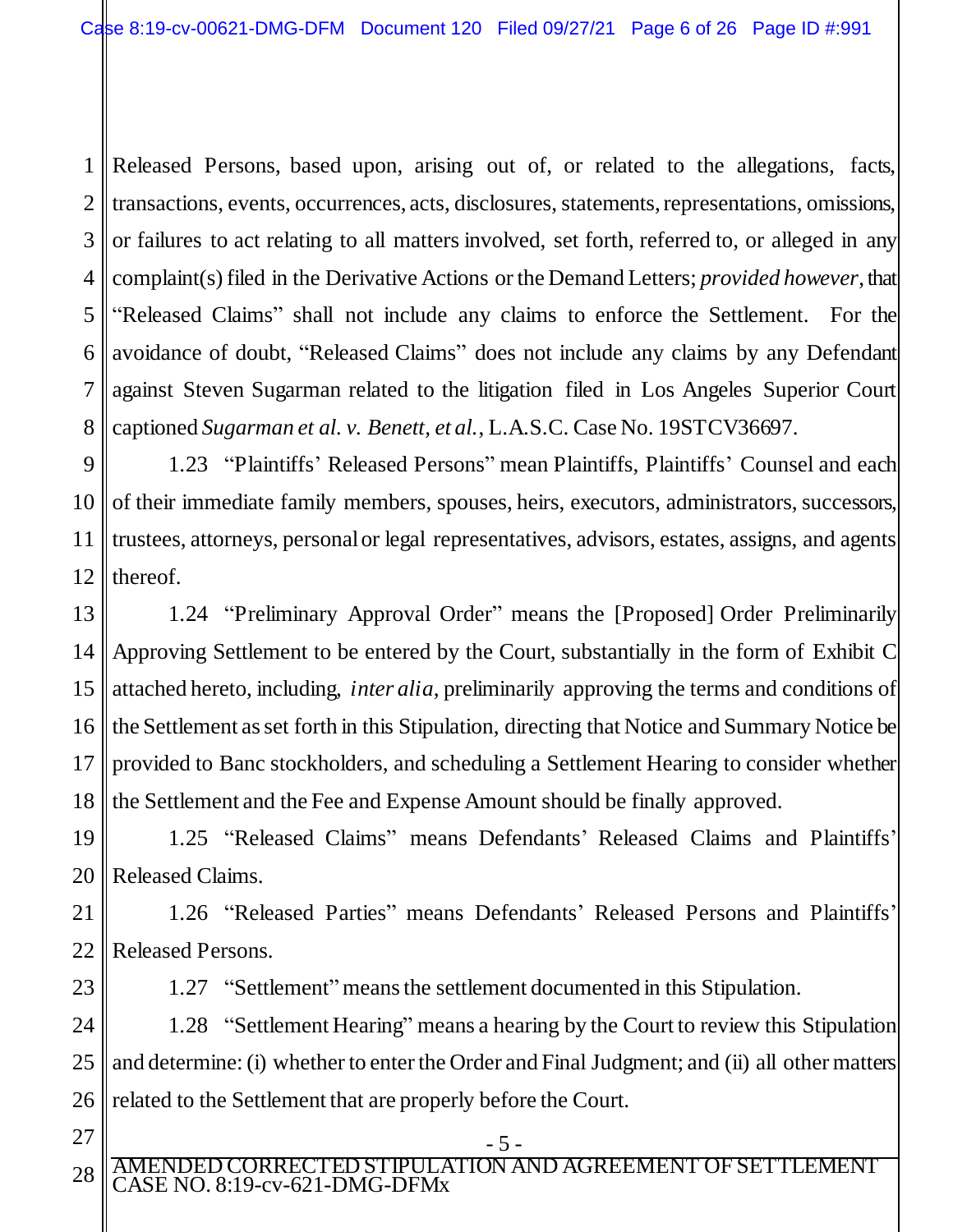1.29 "Stipulation" means this Stipulation and Agreement of Settlement.

2 3 1.30 "Summary Notice" means the Summary Notice of Proposed Settlement substantially in the form of Exhibit E attached hereto.

4

5

6

7

8

9

10

11

12

13

14

15

16

1

1.31 "Unknown Claims" means any of Plaintiffs' Released Claims and Defendants' Released Claims that any Party does not know or suspect exists in his, her, or its favor at the time of the Settlement, including, without limitation, those claims which, if known, might have affected the decision to enter into, or not object to, this Settlement. The Parties expressly waive, relinquish, and release any and all provisions, rights, and benefits conferred by or under section 1542 of the California Civil Code ("§ 1542") or any other law of the United States or any state or territory of the United States, or principle of common law, which is similar, comparable, or equivalent to § 1542, which provides:

A GENERAL RELEASE DOES NOT EXTEND TO CLAIMS WHICH THE CREDITOR OR RELEASING PARTY DOES NOT KNOW OR SUSPECT TO EXIST IN HIS OR HER FAVOR AT THE TIME OF EXECUTING THE RELEASE, AND THAT IF KNOWN BY HIM OR HER, WOULD HAVE MATERIALLY AFFECTED HIS OR HER SETTLEMENT WITH THE DEBTOR OR RELEASED PARTY.

17 18 19 20 21 22 23 24 25 26 The Parties acknowledge that they may hereafter discover facts in addition to or different from those now known or believed to be true by them, with respect to Plaintiffs' Released Claims and Defendants'Released Claims in the Settlement, as the case may be, but it is the intention of the Parties to completely, fully, finally, and forever compromise, settle, release, discharge, and extinguish any and all Plaintiffs' Released Claims and Defendants' Released Claims that are known or unknown, suspected or unsuspected, contingent or absolute, apparent or unapparent, which do not exist, or heretofore existed, or may hereafter exist, and without regard to the subsequent discovery of additional or different facts. The Parties acknowledge that the foregoing waiver was separately bargained for and is a key element of the Stipulation of which this release is a part.

27 28

AMENDED CORRECTED STIPULATION AND AGREEMENT OF SETTLEMENT CASE NO. 8:19-cv-621-DMG-DFMx

- 6 -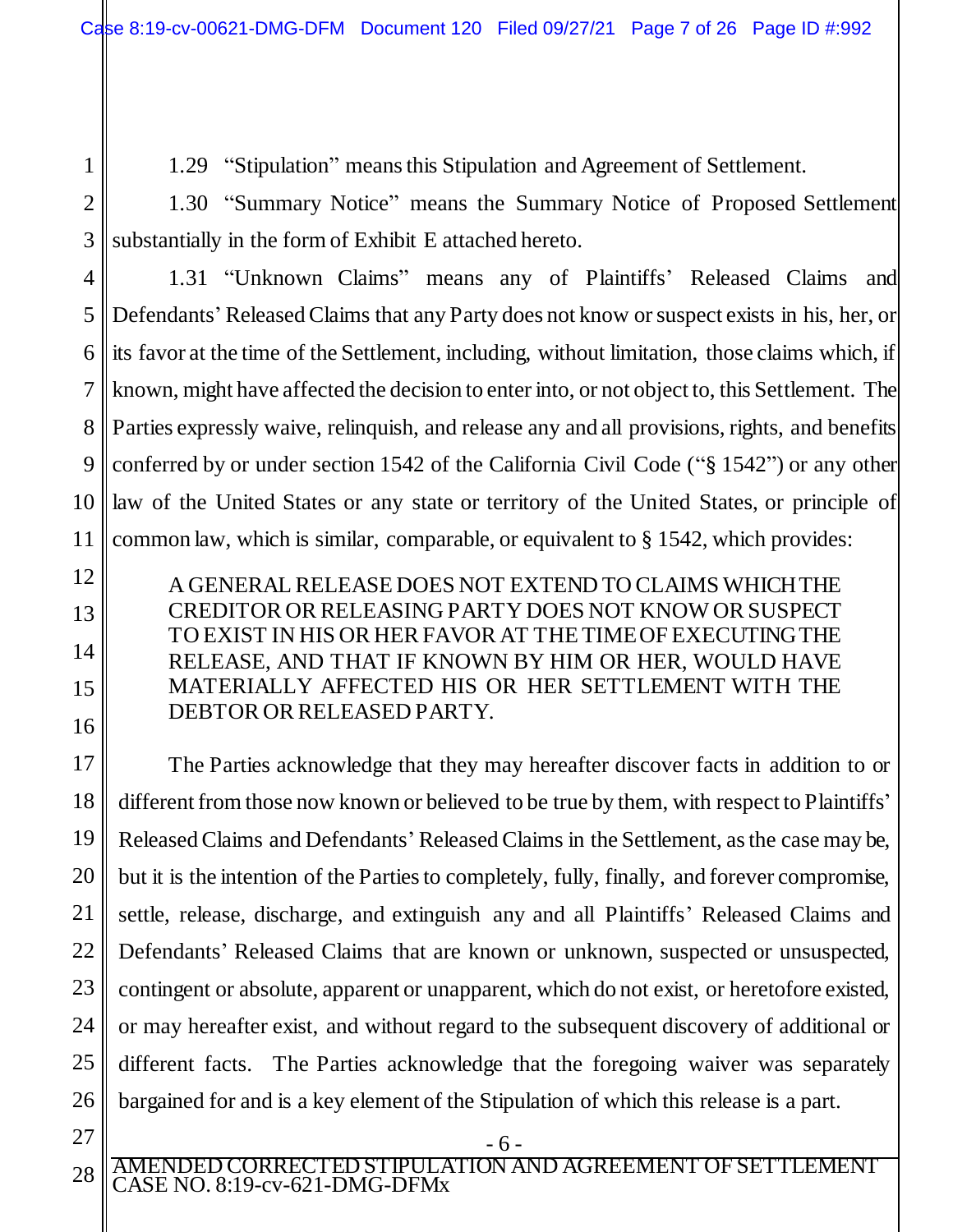1.32 "Galanis" means Jason Galanis.

1.33 "Aurelius Blog" means the October 18, 2016, post on SeekingAlpha.com by "Aurelius" entitled "BANC: Extensive Ties to Notorious Fraudster Jason Galanis Make Shares Un-Investible."

1.34 "Special Committee" means the Board committee created after the Aurelius Blog was published that, among other things, assessed connections between Galanis and Banc and Banc's officers and directors.

1.35 "*Gordon* Demand Futility Action" means the stockholder derivative action captioned *Gordon v. Sznewajs, et al.*, Case No. 8:17-cv-1678 (C.D. Cal.), filed on September 26, 2017, alleging certain individuals breached their fiduciary duties in connection with, among other things, the Board's response to the allegations made in the Aurelius Blog.

1.36 "Witmer Demand" means the written demand sent by Witmer on November 17, 2017, to the Board demanding the Board investigate and, if appropriate, pursue litigation relating to facts substantially similar to those alleged in the *Gordon* Demand Futility Action, including undisclosed relationships between certain of Banc's top executives and Galanis, other undisclosed conflicts of interest and related party transactions involving members of the Board, and alleged accounting manipulations.

1.37 "First *Witmer* Demand Refused Action" means the stockholder derivative action captioned *Witmer v. Sugarman, et al.*, Case No. 8:18-cv-00246 (C.D. Cal.), filed by Witmer on February 12, 2018, alleging wrongful refusal of the Witmer Demand.

22 23 24 25 26 1.38 "Johnston Demand" means the written demand sent on May 22, 2018, by Johnston to the Board demanding that the Board investigate, address, remedy, and commence proceedings against certain of the Company's current and former officers and directors for breach of fiduciary duties, violations of sections 10(b) and 20(a) of the Securities Exchange Act of 1934, and any applicable laws, rules, and regulations related

27 28

1

2

3

4

5

6

7

8

9

10

11

12

13

14

15

16

17

18

19

20

21

AMENDED CORRECTED STIPULATION AND AGREEMENT OF SETTLEMENT CASE NO. 8:19-cv-621-DMG-DFMx

- 7 -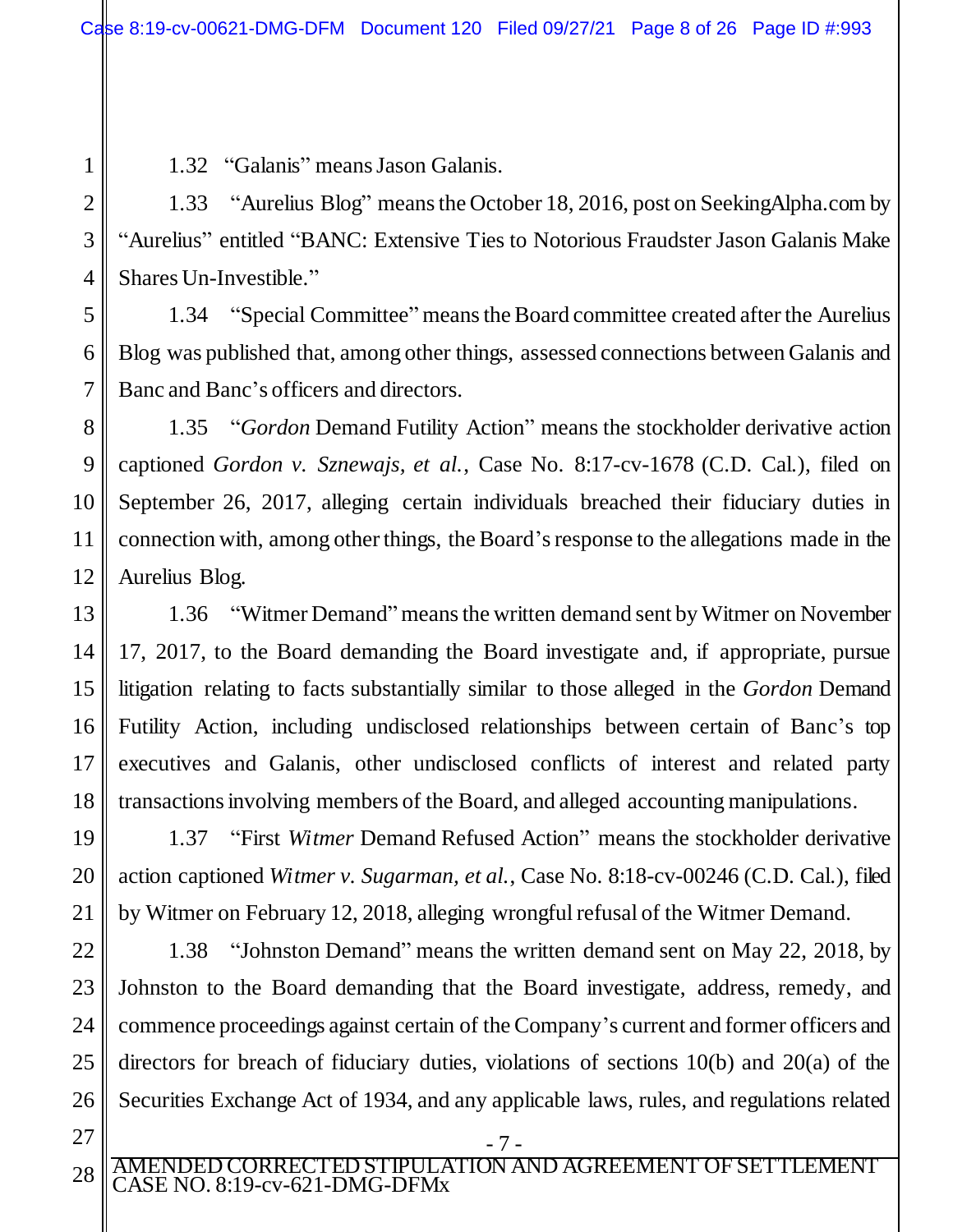to the Company's internal controls and the alleged improper relationship between Banc's top executives, its Board, and Galanis.

1

1.39 "Gordon Demand" means the July 3, 2018, written demand sent by Gordon to the Board demanding that the Board commence a good faith investigation into allegations of misconduct by certain current and former officers and directors and requested the Board take appropriate steps to remedy the identified breaches of fiduciary duty and remedy Banc's internal controls.

1.40 "November 15, 2019 Demand" means the written litigation demand sent on November 15, 2019, by Gordon, Johnston, and Witmer collectively to Banc regarding additional potential misconduct regarding, among other things, potentially improper kickbacks, undisclosed conflicts of interest, and retaliation against whistleblowers.

1.41 "Demand Letters" means the Witmer Demand, the Johnston Demand, Gordon Demand, and the November 15, 2019 Demand.

1.42 "Rejection Letters" mean the January 4, 2019, letters sent by Banc rejecting each of the Witmer Demand, the Johnson Demand, and the Gordon Demand.

1.43 "*Gordon* Demand Refused Action" means the stockholder derivative action filed by Gordon on April 2, 2019, in the United States District Court for the Central District of California, captioned *Gordon v. Bennett, et al.*, Case No. 8:19-cv-00621-DMG-DFM (C.D. Cal.), alleging Defendants violated their fiduciary duties in connection with the misconduct described in the Gordon Demand and further alleging the Board's decision to reject the demand was improper under Maryland law.

1.44 "*Johnston* Demand Refused Action" means the stockholder derivative action in the United States District Court for the Central District of California, captioned *Johnston v. Sznewajs, et al.*, Case No. 8:19-cv-01152-AG-DFMx, filed on June 10, 2019, by Johnston similarly alleging breaches of fiduciary duty arising from substantially the same misconduct as that alleged in the *Gordon* Demand Refused Action.

28

AMENDED CORRECTED STIPULATION AND AGREEMENT OF SETTLEMENT CASE NO. 8:19-cv-621-DMG-DFMx

- 8 -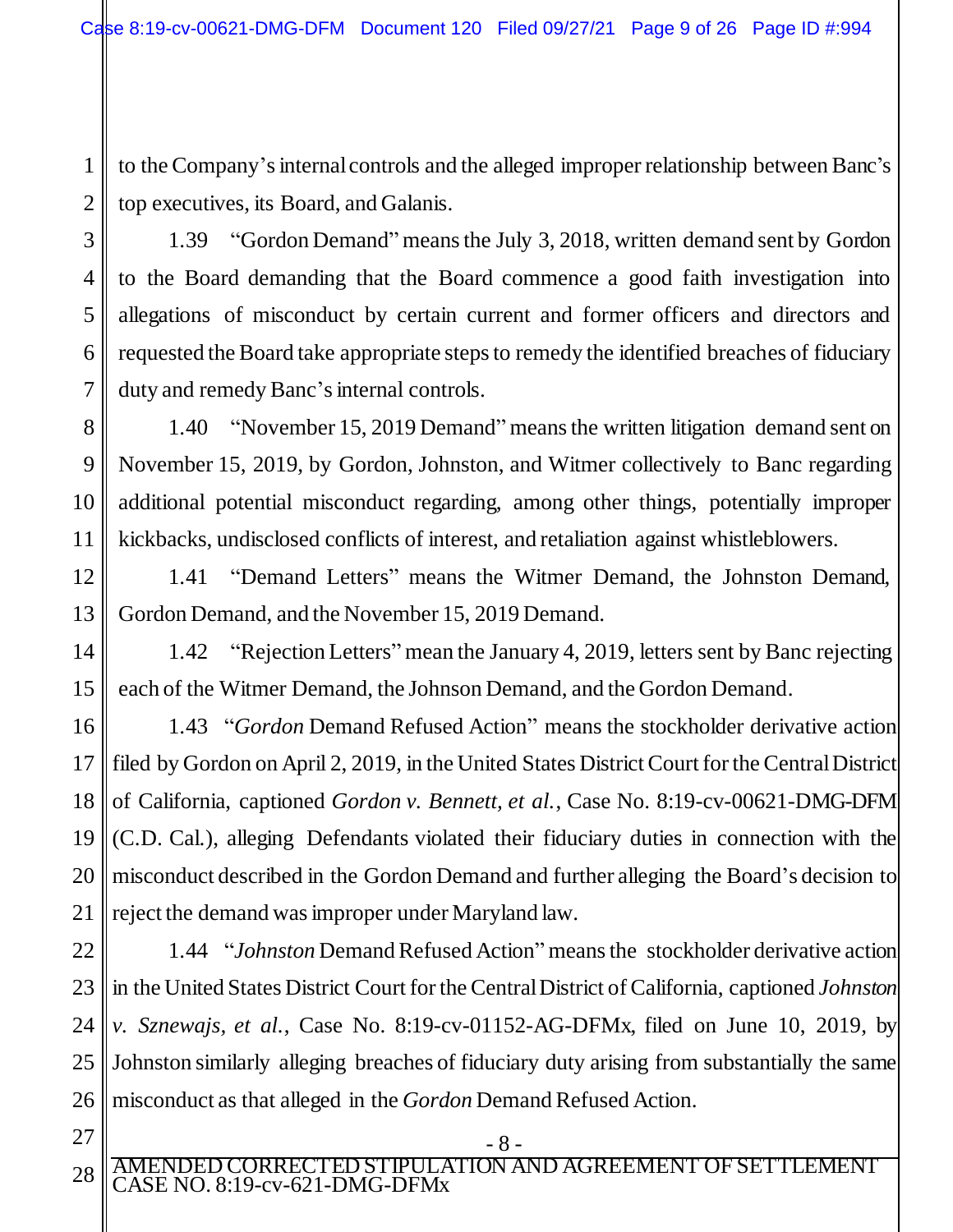1 2 3 4 5 1.45 "Second *Witmer* Demand Refused Action" means the stockholder derivative action in the United States District Court for the Central District of California, captioned *Witmer v. Sugarman, et al.*, Case No. 2:19-cv-05488-AG-DFMx, filed on June 24, 2019, by Witmer also alleging misconduct substantially similar to that alleged in the *Gordon* Demand Refused Action and the *Johnston* Demand Refused Action.

1.46 "Derivative Actions" means the Action, the *Gordon* Demand Futility Action, the First *Witmer* Demand Refused Action, the *Gordon* Demand Refused Action, the *Johnston* Demand Refused Action, and the Second *Witmer* Demand Refused Action.

9 10 1.47 "Consolidated Complaint" means the Verified Consolidated Shareholder Derivative Complaint filed in the Action.

11 12 13 1.48 "December 6 Stipulation" means the stipulation filed on December 6, 2019, that provided a briefing schedule for Defendants' anticipated motions to dismiss the Action.

14

6

7

8

## **II. DESCRIPTION OF THE DERIVATIVE ACTIONS**

15 16 17 18 19 On September 26, 2017, Gordon filed the *Gordon* Demand Futility Action. Gordon alleged he was excused from making a pre-litigation stockholder demand to investigate the wrongdoing described in the *Gordon* Demand Futility Action because a majority of the Board was conflicted and faced substantial personal liability for the conduct described in the *Gordon* Demand Futility Action.

20 21 22 By Order dated June 13, 2018, the Court granted Defendants' motions to dismiss the *Gordon* Demand Futility Action, with leave to amend. On June 22, 2018, Gordon filed a notice of voluntary dismissal of the *Gordon* Demand Futility Action.

On November 17, 2017, Witmer sent the Witmer Demand. On January 8, 2018, Banc responded to the Witmer Demand, stating that the Company would not initiate any investigation in response until the related, then-pending *Gordon* Demand Futility Action was resolved.

23

24

25

26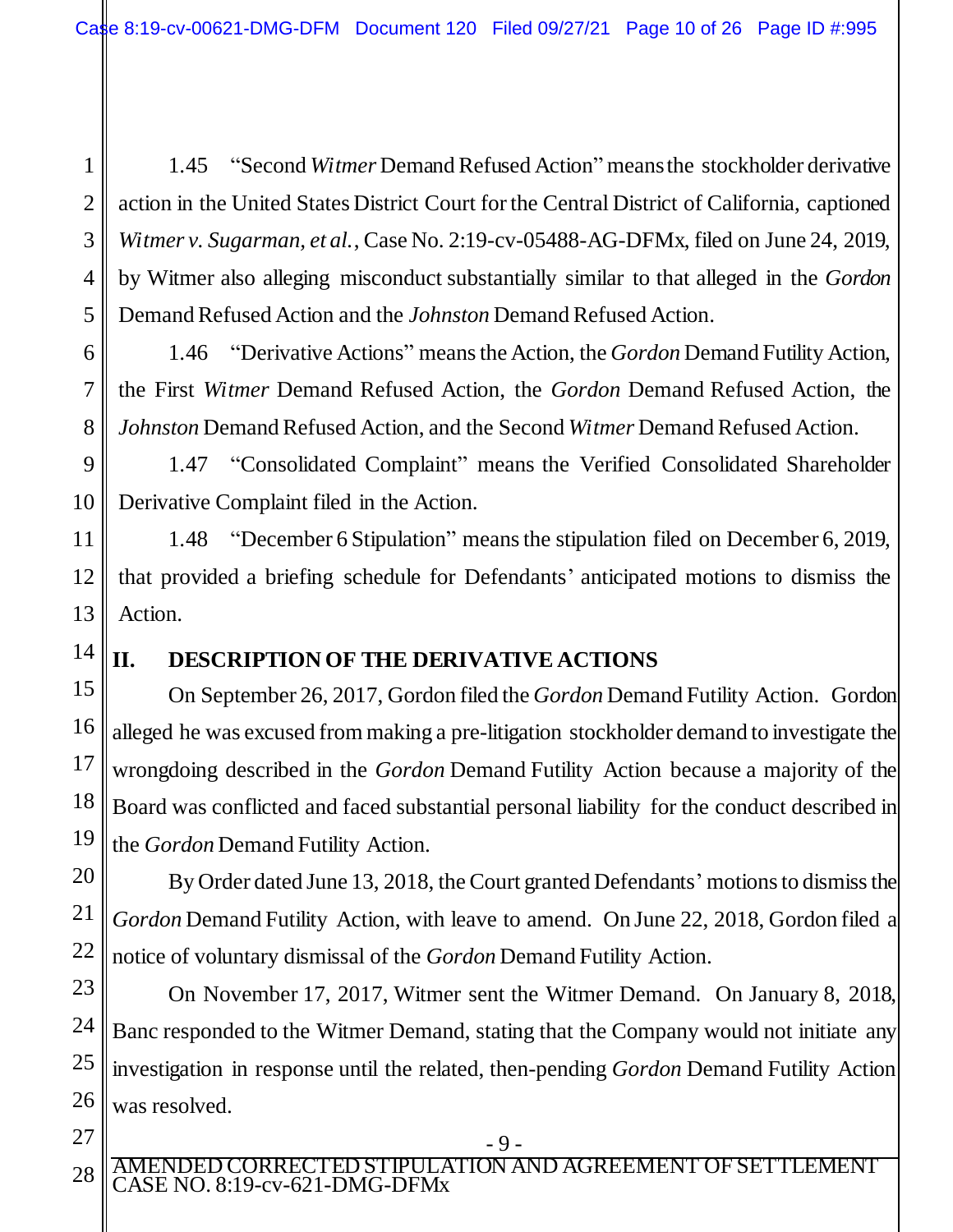1 2 3 On February 12, 2018, Witmer filed the First *Witmer* Demand Refused Action alleging wrongful refusal of the Witmer Demand. By Order dated August 23, 2018, the Court granted Banc's motion to dismiss the First *Witmer* Demand Refused Action.

On May 22, 2018, Johnston sent the Johnston Demand.

5 6 On July 3, 2018, after the *Gordon* Demand Futility Action was voluntarily dismissed, Gordon sent the Gordon Demand.

7 8 On September 4, 2018, Johnston wrote to Banc requesting information relating to the purported investigation by the Board into the stockholder demands.

9 10 11 12 On January 4, 2019, Banc sent the Rejection Letters stating that Banc had investigated the subject matters raised in the demands and determined it would not be in the best interest of the Company to pursue the claims alleged or implement any additional remedial measures at the time.

13 14 15 16 On January 24, 2019, Gordon wrote the Board requesting documents demonstrating the Board's process and conclusions in reaching its decision to reject the stockholders' demands. On February 25, 2019, Johnston wrote Banc similarly requesting such books and records. Banc declined to produce the requested books and records.

On April 2, 2019, Gordon filed the *Gordon* Demand Refused Action.

On June 10, 2019, Johnston filed the *Johnston* Demand Refused Action.

On June 24, 2019, Witmer filed the Second *Witmer* Demand Refused Action.

20 21 22 23 24 On September 23, 2019, the United States District Court for Central District of California entered an order approving the Parties' stipulation to consolidate the *Gordon*  Demand Refused Action*, Johnston* Demand Refused Action, and the Second *Witmer*  Demand Refused Action, and appointed Schubert Jonckheer & Kolbe LLP and Robbins LLP as co-lead counsel. *See Gordon* Demand Refused Action, ECF No. 56.

25 26 On November 15, 2019, Plaintiffs Gordon, Johnston, and Witmer sent the November 15, 2019 Demand.

27 28

17

18

19

4

AMENDED CORRECTED STIPULATION AND AGREEMENT OF SETTLEMENT CASE NO. 8:19-cv-621-DMG-DFMx

- 10 -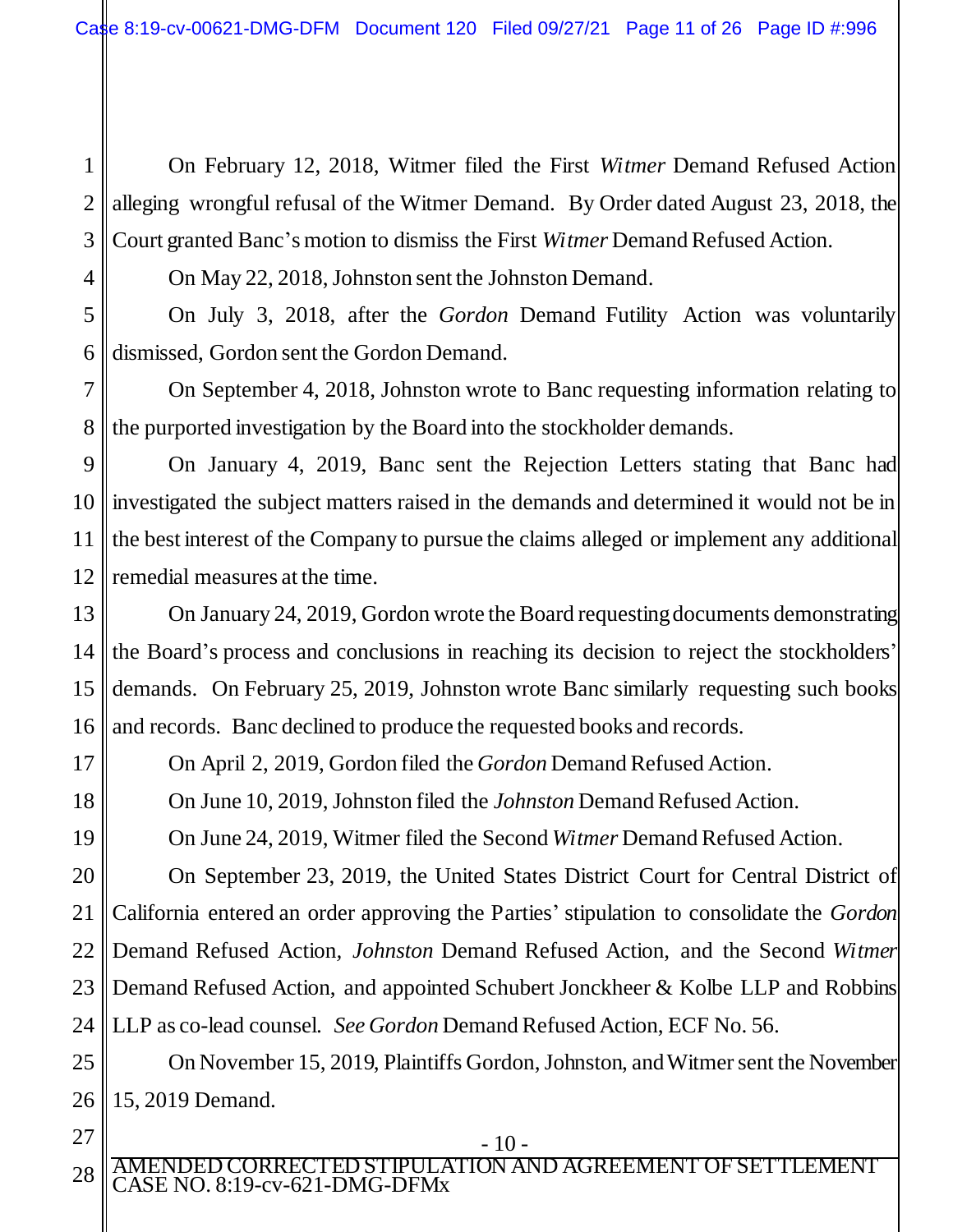1 2 3 4 On November 22, 2019, Plaintiffsfiled the Consolidated Complaint alleging that the Individual Defendants breached their fiduciary duties to Banc. The Consolidated Complaint alleges that the Board's decision to reject the stockholder demands was improper under Maryland law.

5 6 On December 6, 2019, the Parties filed the December 6 Stipulation. On December 9, 2019, the Court entered an order approving the December 6 Stipulation.

7

19

20

21

22

23

24

25

26

27

### **III. SETTLEMENT NEGOTIATIONS**

8 9 10 11 12 13 14 15 16 17 18 Shortly after the Court approved the December 6 Stipulation, the Parties commenced negotiations to settle the Action. Plaintiffs' Counsel state that, after obtaining Banc's confidential, internal policies reflecting its relevant internal controls, Plaintiffs' Counsel thoroughly analyzed Banc's corporate governance, reviewed industry best practices, and proposed a slate of thorough corporate governance reforms that could strengthen the Company's internal controls and form a basis for a settlement of the Action. The Parties thereafter engaged in extensive and protracted arms'-length negotiations regarding the corporate governance reforms, which included numerous phone calls and emails, and several settlement proposals and counterproposals over the course of many months. The Parties regularly sought, and the Court granted, extensions to the proposed briefing schedule to accommodate the ongoing negotiations.

After significant and contentious arm's-length negotiations, the Parties reached agreement on the substantive terms of the proposed Settlement, which were memorialized in a Memorandum of Understanding ("MOU") dated April 6, 2021.

After signing the MOU, the Parties commenced negotiations relating to the attorneys' fees and expensesto be paid to Plaintiffs' Counsel in recognition of the benefits conferred on the Company through the Reforms. No agreement could be reached.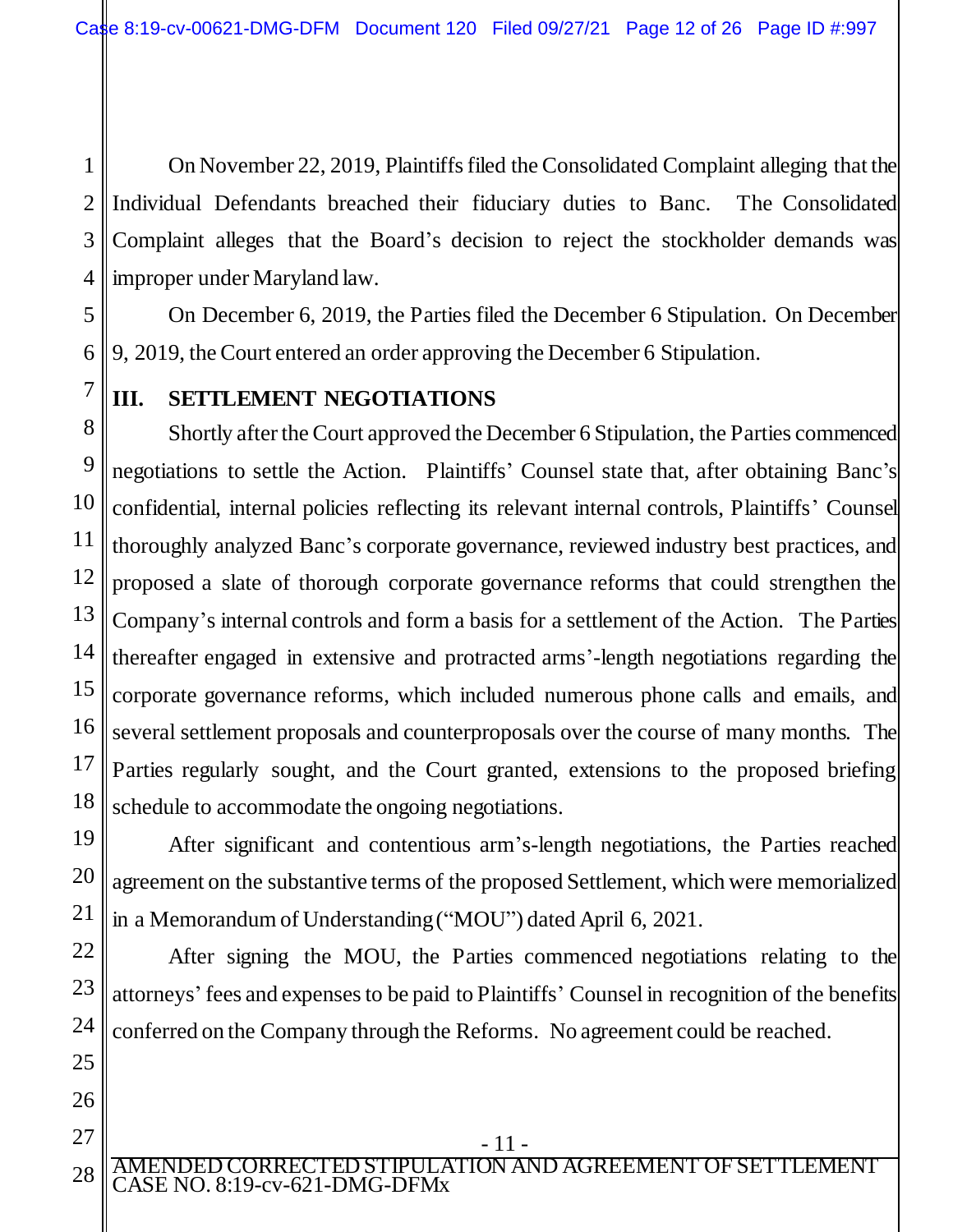### **IV. PLAINTIFFS' COUNSELS' STATEMENTS ABOUT THEIR INVESTIGATION, THE CLAIMS, AND THE SUBSTANTIAL BENEFITS OF THE SETTLEMENT**

Plaintiffs' Counsel believe and contend:

The claims asserted in the Action have merit, and Plaintiffs' entry into this Stipulation and Settlement is not intended to be and shall not be construed as an admission or concession concerning the relative strength or merit of the claims alleged. However, Plaintiffs and Plaintiffs' Counsel recognize and acknowledge the significant risk, expense, and length of continued proceedings necessary to prosecute the Action against the Individual Defendants through trial and possible appeals.

Plaintiffs' Counsel have taken into account the uncertain outcome and the risk of any litigation, especially in complex cases such as the Action, as well as the difficulties and delays inherent in such litigation. Plaintiffs' Counsel are also mindful of the inherent problems of establishing standing in derivative litigation, and the possible defenses to the claims alleged.

Plaintiffs' Counsel conducted an extensive investigation relating to the claims and the underlying events alleged in the Action, including, but not limited to: (1) inspecting, analyzing, and reviewing Banc's public filings with the SEC, press releases, announcements, transcripts of investor conference calls, and news articles; (2) consulting with an accounting expert; (3) drafting litigation demand letters; (4) drafting the complaints in the Action, including the Consolidated Complaint; (5) researching the applicable law with respect to the claims asserted in the Action and the potential defenses thereto; (6) reviewing and analyzing securities analysts' reports and advisories and media reports about the Company; (7) reviewing and analyzing the pleadings contained in the Securities Action, as well as other lawsuits relevant to the allegations made in the Action; (8) researching the Company's internal corporate governance policies, processes, and procedures, as well as

- 12 -

AMENDED CORRECTED STIPULATION AND AGREEMENT OF SETTLEMENT CASE NO. 8:19-cv-621-DMG-DFMx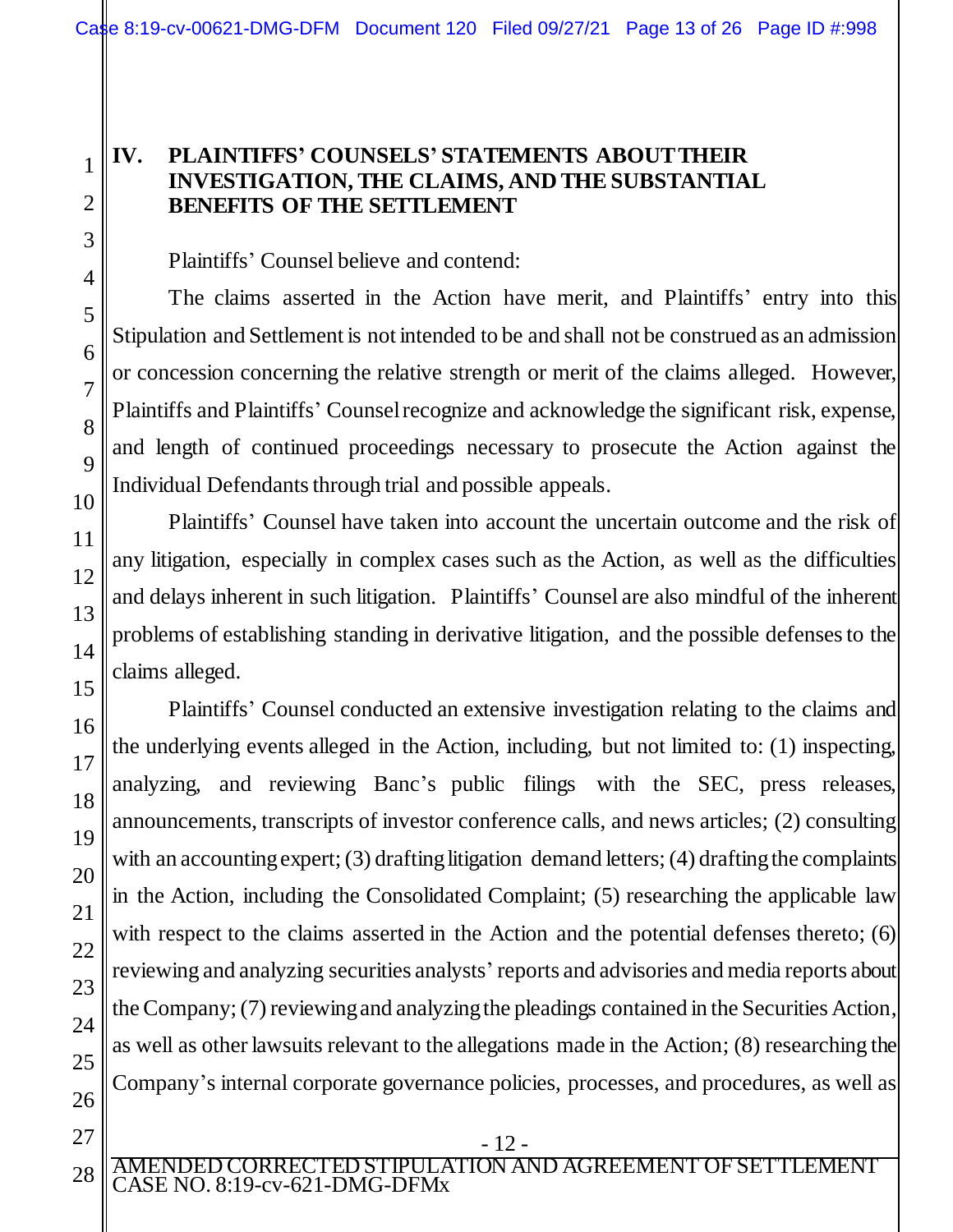1 2 3 4 5 6 7 8 those of the Company's peers; (9) preparing and submitting a detailed settlement demand and modified demands over the course of the Parties' settlement negotiations; (10) engaging in extensive settlement discussions with counsel for Defendants regarding the specific facts of the Action, the perceived strengths and weakness of the claims and defenses thereto, and the remedies that might be secured through litigation as compared to those that could be secured through settlement; (11) negotiating the terms of a written memorandum of understanding embodying the principal substantive settlement terms; and (12) negotiating this comprehensive final Stipulation and Agreement of Settlement.

9 10 11 12 13 14 Based on Plaintiffs' Counsel's thorough review and analysis of the relevant facts, allegations, defenses, and controlling legal principles, Plaintiffs' Counsel believe that the Settlement set forth in this Stipulation is fair, reasonable, and adequate, confers substantial benefits upon Banc, and is in the best interests of the Banc and its stockholders. Accordingly, Plaintiffs have agreed to settle the Action upon the terms and subject to the conditions set forth herein.

# 15

25

26

27

## **V. DEFENDANTS' DENIAL OF WRONGDOING**

16 17 18 19 20 21 22 23 24 Defendants have denied and continue to deny each and all of the claims and contentions alleged by Plaintiffs in the Derivative Actions and the Demand Letters, and the Individual Defendants have expressly denied and continue to deny all charges of wrongdoing or liability against them arising out of any of the conduct, statements, acts, or omissions alleged, or that could have been alleged in the Action. Nonetheless, Defendants have also taken into account the uncertainty and risks inherent in any litigation, especially in complex cases like the Action. Defendants have, therefore, determined that it is in the best interests of Banc and its stockholders for the Action to be settled in the manner and upon the terms and conditions set forth in this Stipulation.

Neither this Stipulation, nor any of its terms or provisions, nor entry of the Order and Final Judgment (as defined herein), nor any document or exhibit referred or attached

AMENDED CORRECTED STIPULATION AND AGREEMENT OF SETTLEMENT CASE NO. 8:19-cv-621-DMG-DFMx 28

<sup>-</sup> 13 -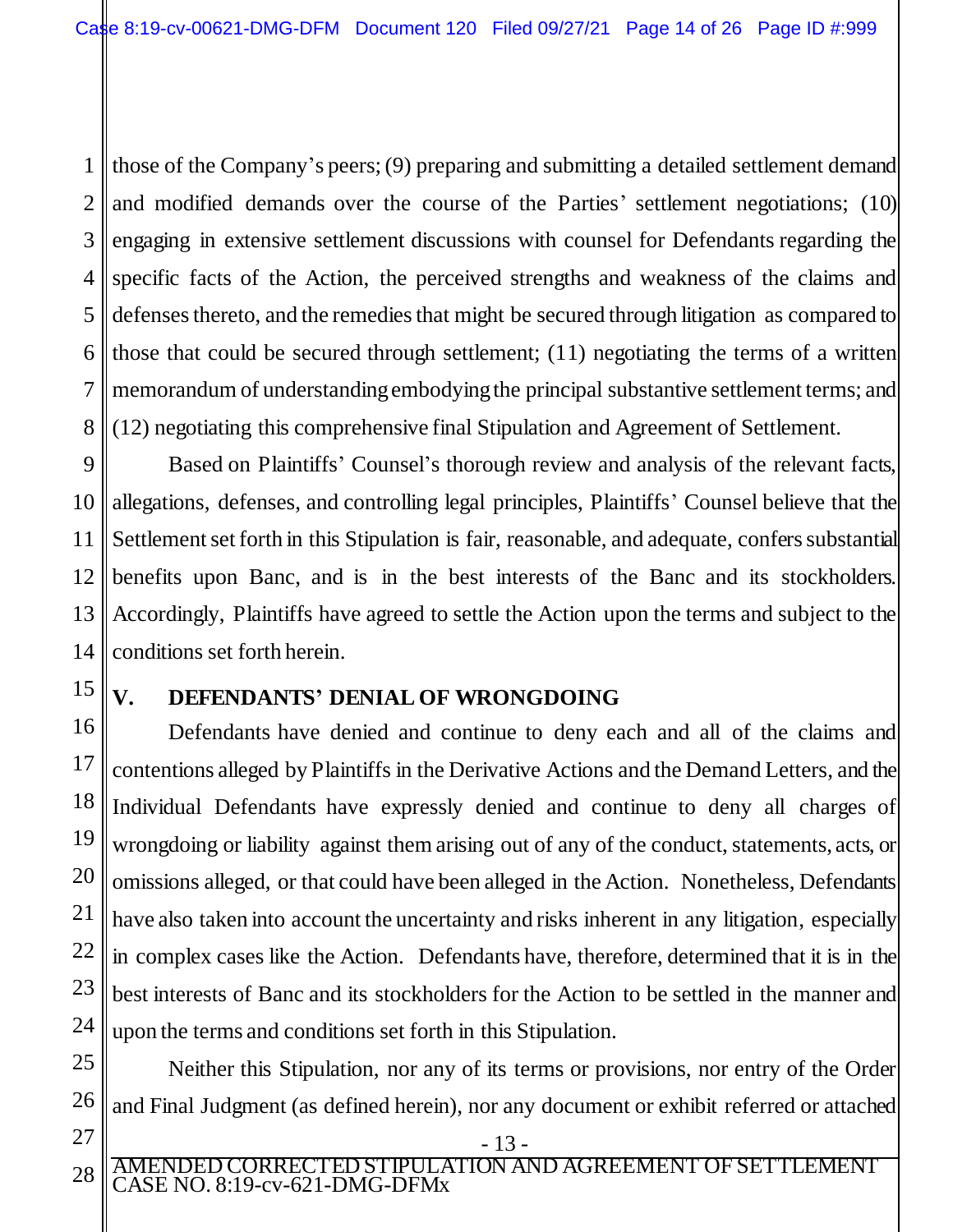1 2 3 4 to this Stipulation, nor any action taken to carry out this Stipulation, is or may be construed or used as evidence of the validity of any of Plaintiffs' Released Claims, or as an admission by or against any of the Defendants or any Defendants' Released Persons of any fault, wrongdoing, or concession of liability whatsoever.

# **VI. BOARD APPROVAL**

6 7 8 9 The Board, in a good-faith exercise of its business judgment, has concluded that the Reforms to be implemented and maintained by Banc as a result of the Settlement confer benefits on the Company, and has approved the Settlement, and each of its terms as set forth in this Stipulation, as being in the best interests of Banc and its stockholders.

## **VII. TERMS OF STIPULATION AND AGREEMENT OF SETTLEMENT**

11 12 13 14 15 16 17 18 Plaintiffs (on behalf of themselves and derivatively on behalf of the Banc), the Individual Defendants, and Banc, by and through their respective counsel or attorneys of record, hereby stipulate and agree that, subject to the approval of the Court, the Consolidated Complaint, Defendants' Released Claims, and Plaintiffs' Released Claims, which include, but are not limited to, the claims that have been or could have been asserted in the Consolidated Complaint, and shall be finally and fully compromised, settled, and released, and the Action shall be dismissed with prejudice, upon the terms and subject to the conditions set forth herein as follows:

19

5

10

## **1. Settlement Consideration.**

20 21 22 23 24 25 26 1.1 As a result of the filing, prosecution, and settlement of the Action, Banc shall, within thirty (30) days after entry of an order granting final approval of the settlement, implement (to the extent not already implemented) the corporate governance reforms ("Reforms") set forth in Exhibits A and B hereto. Banc acknowledges that Plaintiffs' litigation and settlement efforts were a substantial and material factor in causing the Company to adopt, implement, and maintain the Reforms, as set forth in the attached

- 14 -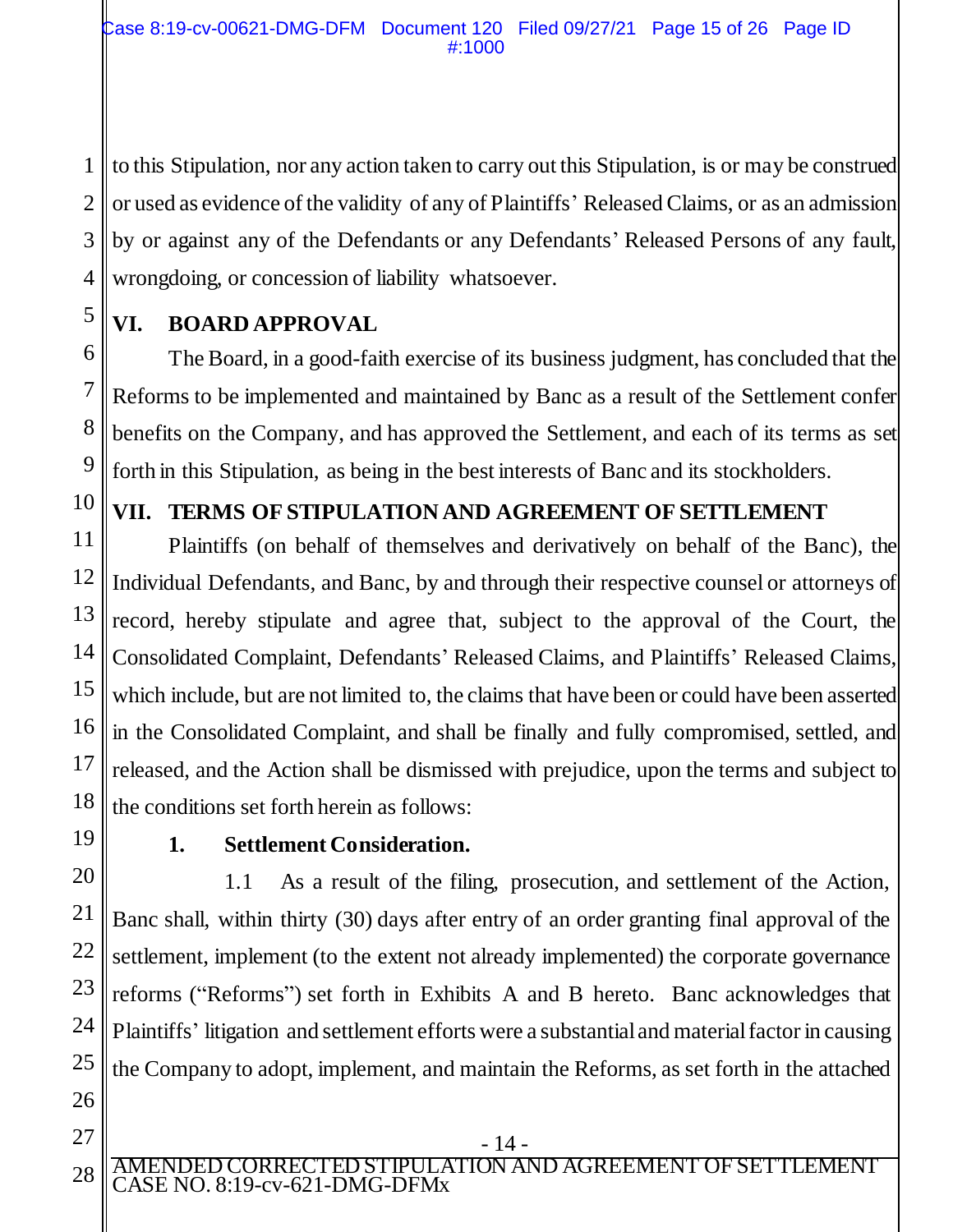1 2 Exhibits A and B. Banc acknowledges that the Reforms confer benefits on Banc and that the Settlement is fair, reasonable, and in the best interests of the Company.

3 4

### **2. Approval and Notice.**

5 6 7 8 9 10 2.1 Plaintiffs shall submit the Stipulation together with its exhibits to the Court, and shall apply for entry of the Preliminary Approval Order, substantially in the form of Exhibit C attached hereto, requesting, *inter alia*: (i) preliminary approval of the Settlement set forth in this Stipulation; (ii) approval of the method of providing notice of proposed Settlement to Banc stockholders; (iii) approval of the form of Notice attached hereto as Exhibit D and the Summary Notice attached hereto as Exhibit E; and (iv) a date for the Settlement Hearing.

11 12 13 14 15 16 2.2 Notice to Banc stockholders shall consist of a Notice of Pendency and Proposed Settlement of Shareholder Derivative Action ("Notice"), which includes the general terms of the Settlement set forth in this Stipulation and the date of the Settlement Hearing, substantially in the form attached hereto as Exhibit D, as well as a Summary Notice of Pendency and Proposed Settlement of Shareholder Derivative Action ("Summary Notice"), substantially in the form attached hereto as Exhibit E.

17 18 19 20 21 22 23 24 25 26 2.3. Banc shall undertake the administrative responsibility for giving notice to Banc stockholders and Banc or its insurance carriers shall be solely responsible for paying the costs and expenses related to providing such notice to its stockholders. Within fourteen (14) business days after the entry of the Preliminary Approval Order, Banc shall cause the Stipulation of Settlement and Notice to be filed with the SEC along with an SEC Form 8-K or other appropriate filing, and Banc shall publish the Summary Notice one time in the national edition of *Investors' Business Daily*. Banc shall also publish the SEC filing with attachments on the Company's website until the judgment becomes Final. The Parties believe the content and manner of the notice, as set forth in this paragraph, constitutes adequate and reasonable notice to Banc stockholders pursuant to applicable law and due

27 28

AMENDED CORRECTED STIPULATION AND AGREEMENT OF SETTLEMENT CASE NO. 8:19-cv-621-DMG-DFMx

- 15 -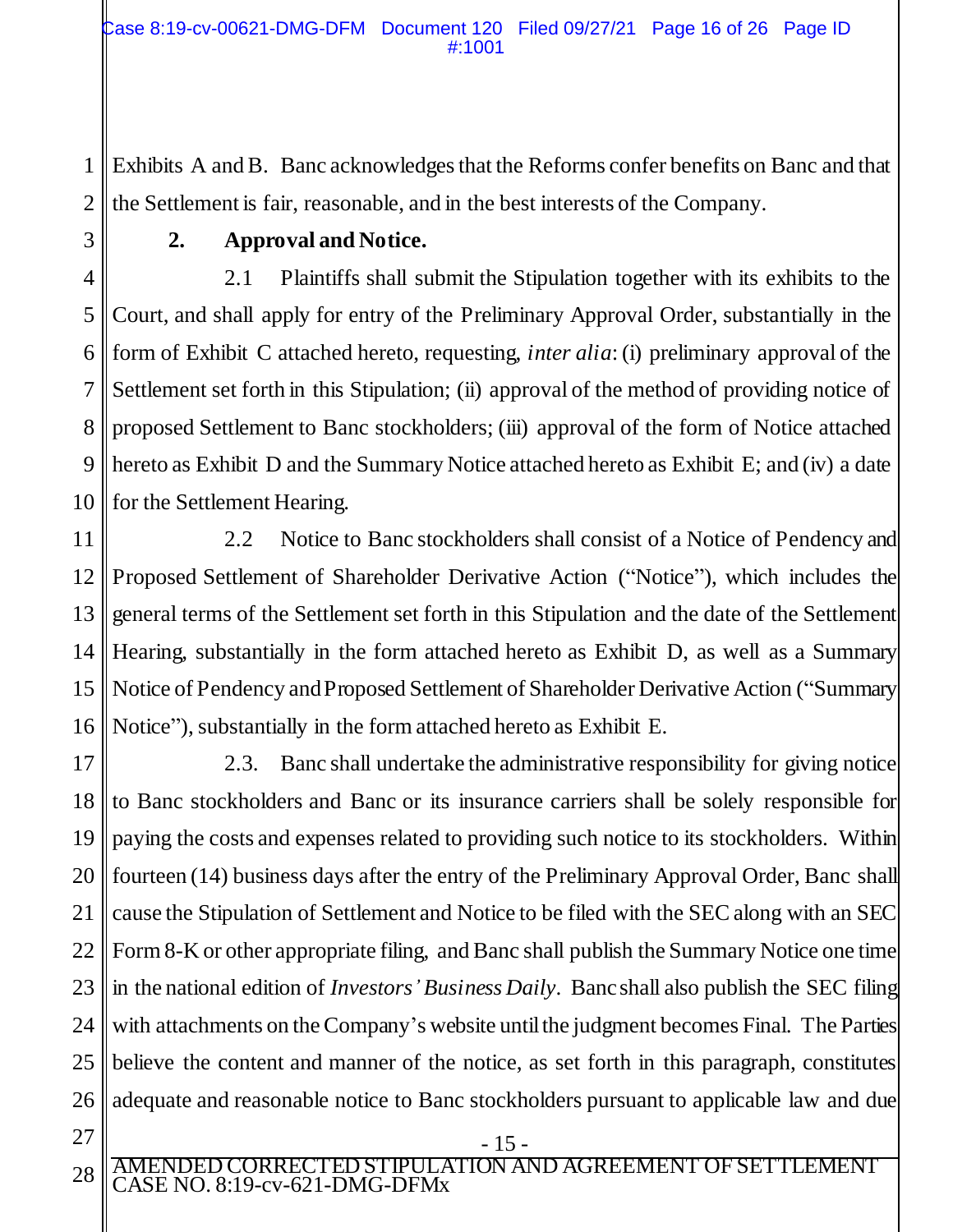1 2 3 process. Prior to the Settlement Hearing, Defendants' Counsel shall file with the Court an appropriate affidavit or declaration with respect to filing and posting the Notice and Summary Notice.

4 5 6 7 2.4 Pending the Court's determination as to final approval of the Settlement, Plaintiffs are barred and enjoined from commencing, prosecuting, instigating, or in any way participating in the commencement or prosecution of any action asserting any Released Claim against any of the Released Persons.

8

#### **3. Releases.**

9 10 11 12 13 14 3.1 Upon the Effective Date, Plaintiffs' Released Persons shall be deemed to have, and by operation of the Final Judgment shall have, fully, finally and forever released, relinquished, and discharged as against Defendants' Released Persons any and all of Plaintiffs' Released Claims (including Unknown Claims), and shall forever be barred and enjoined from instituting, commencing, or prosecuting any and all of Plaintiffs' Released Claims against Defendants' Released Persons.

15 16 17 18 19 3.2 Upon the Effective Date, Defendants' Released Persons shall fully, finally and forever release, relinquish and discharge as against Plaintiffs' Released Persons any and all of Defendants' Released Claims, and shall forever be barred and enjoined from instituting, commencing, or prosecuting any and all of Defendants' Released Claims against Plaintiffs' Released Persons.

20 21 3.3 Nothing herein shall in any way impair or restrict the rights of any Party to enforce the terms of the Stipulation.

22

# **4. Plaintiffs' Counsel's Attorneys' Fees and Expenses.**

23 24 25 26 4.1 The Parties agree that Plaintiffs may make a motion to the Court seeking an award of attorneys' fees and expenses (the "Fee and Expense Amount") for the benefits conferred upon Banc through the Reforms. Banc reserves the right to oppose any such motion. The Fee and Expense Amount approved by the Court will be payable by

- 27
- AMENDED CORRECTED STIPULATION AND AGREEMENT OF SETTLEMENT CASE NO. 8:19-cv-621-DMG-DFMx 28

- 16 -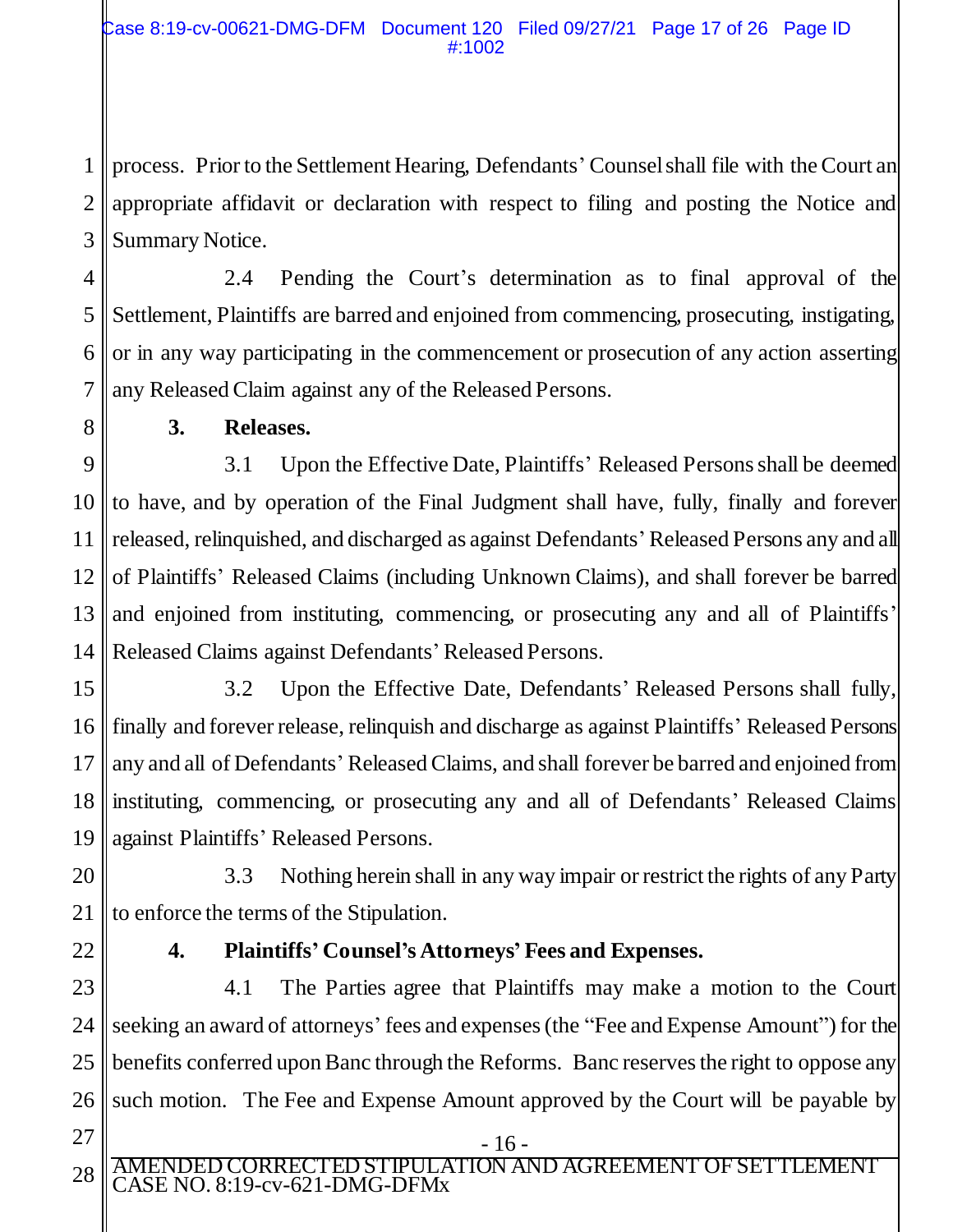1 2 3 Banc's directors' and officers' insurance carrier(s). The Individual Defendants shall have no obligation to pay any portion of the Fee and Expense Amount or such other amount as may be awarded by the Court.

4 5 6 7 8 9 10 11 12 13 14 4.2 The Fee and Expense Amount to the extent awarded by the Court or such other amount as may be awarded by the Court shall constitute final and complete payment for Plaintiffs' attorneys' fees and expenses that have been incurred or will be incurred in connection with the Action. The Fee and Expense Amount shall be funded to Plaintiffs' Counsel within 28 business days of the entry of the Final Approval Order (and upon provision by Plaintiffs' Counsel of all required funding information and tax identification numbers). In the event the Judgment fails to become Final, or any Fee and Expense award is reversed or modified on appeal, then Plaintiffs' Counsel shall refund to Defendants' insurers all attorneys' fees and expenses previously paid within within fifteen (15) calendar days of receiving notice from Defendants or from a court of appropriate jurisdiction.

15 16 17 18 19 20 21 4.3 Defendants shall have no responsibility for, and no liability with respect to, the allocation of the attorneys' fees awarded among Plaintiffs' Counsel and/or to any other person who may assert some claim thereto. Any proceeding, appeal, or petition pertaining solely to the Fee and Expense Amount or reversal or modification thereof, shall not operate to terminate, modify, or cancel this Stipulation, or affect or delay the Effective Date or the finality of the Judgment approving this Stipulation and the Settlement of the Action.

22 23 24 25 26 4.4 Except as otherwise provided herein, each of the Parties shall bear his, her, or its own costs and expenses in connection with the Action; provided however, that nothing in this Stipulation shall be construed to have any effect upon any Individual Defendant's existing rights to indemnification or advancement from Banc or pursuant to any applicable policy of insurance.

27

AMENDED CORRECTED STIPULATION AND AGREEMENT OF SETTLEMENT CASE NO. 8:19-cv-621-DMG-DFMx 28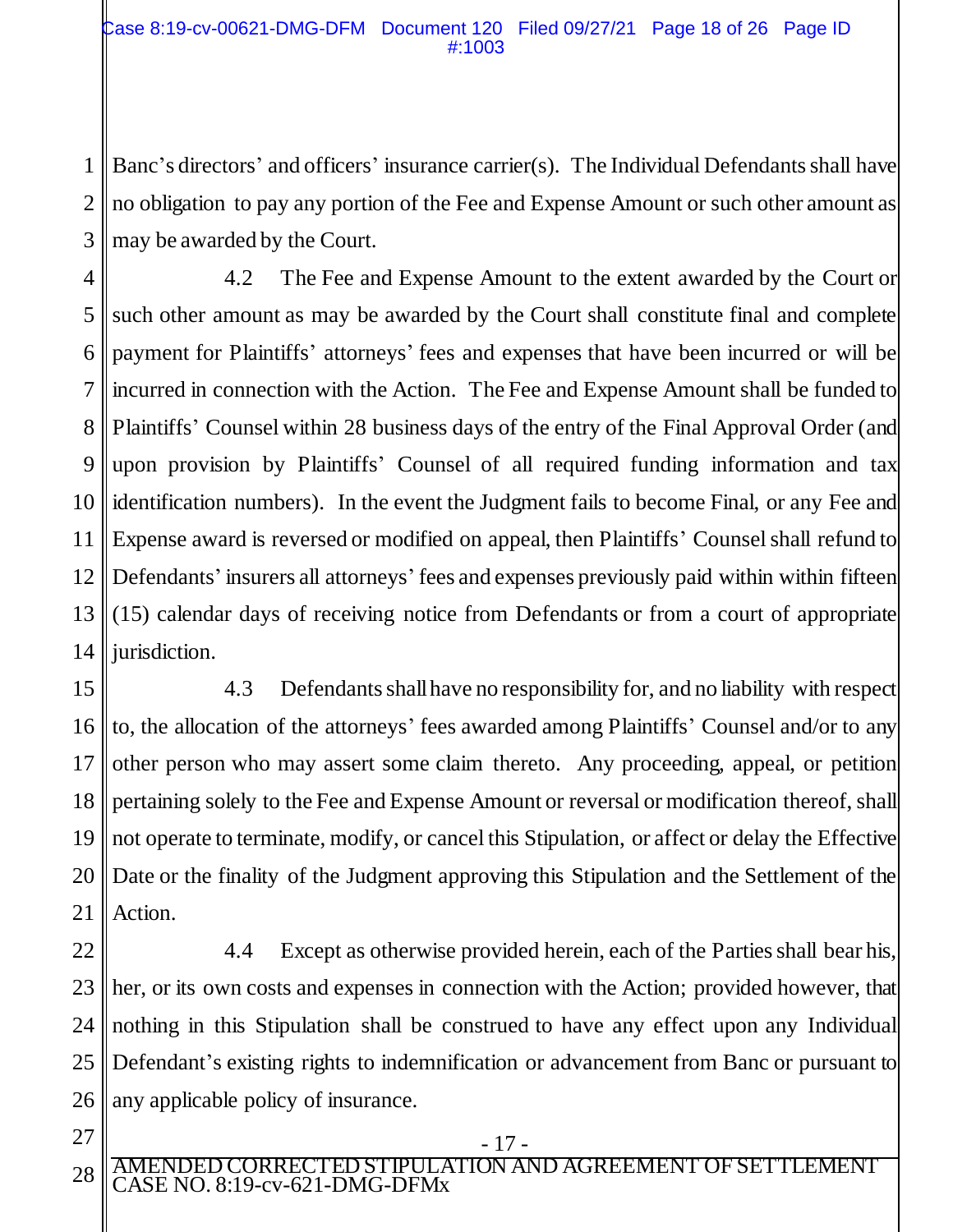1 2 3 4 5 6 7 4.5 The Parties agree that Plaintiffs may apply to the Court for approval of reasonable service awards (the "Service Awards") for each Plaintiff, to be paid out of any Fee and Expense Amount approved by the Court in recognition of Plaintiffs' participation and effort in the prosecution of the Action. The failure of the Court to approve any requested service award, in whole or in part, shall have no effect on the Settlement set forth in this Stipulation. Neither Banc nor any of the Individual Defendants shall be liable for any portion of any service award.

8 9

#### **5. Conditions of Settlement, Effect of Disapproval, Cancellation, or Termination.**

10 11 5.1 The Effective Date of the Stipulation shall be conditioned on the occurrence of all of the following events:

12 13 14 (a) Court approval of the Settlement and approval of the content and method of providing Notice of the proposed Settlement to Banc stockholders, and the subsequent dissemination of the Notice to Banc stockholders;

15 16 (b) the entry by the Court of the Order and Final Judgment substantially in the form of Exhibit F attached hereto;

17 18 (c) the payment of the Fee and Expense Amount in accordance with Paragraph 4.3 herein; and

19

(e) the Order and Final Judgment having become Final.

20 21 22 23 5.2 If any of the conditions specified in Paragraph 5.1 are not met, or the Settlement is terminated for any reason, the Stipulation may be canceled and terminated subject to Paragraph 5.3 at any Party's option, unless the Parties mutually agree in writing to proceed with the Stipulation.

24 25 26 5.3 If for any reason the Effective Date of this Stipulation does not occur, or if this Stipulation is in any way canceled, terminated, or fails to become Final in accordance with its terms: (a) the Parties and Released Persons shall be restored to their

27

AMENDED CORRECTED STIPULATION AND AGREEMENT OF SETTLEMENT CASE NO. 8:19-cv-621-DMG-DFMx 28

- 18 -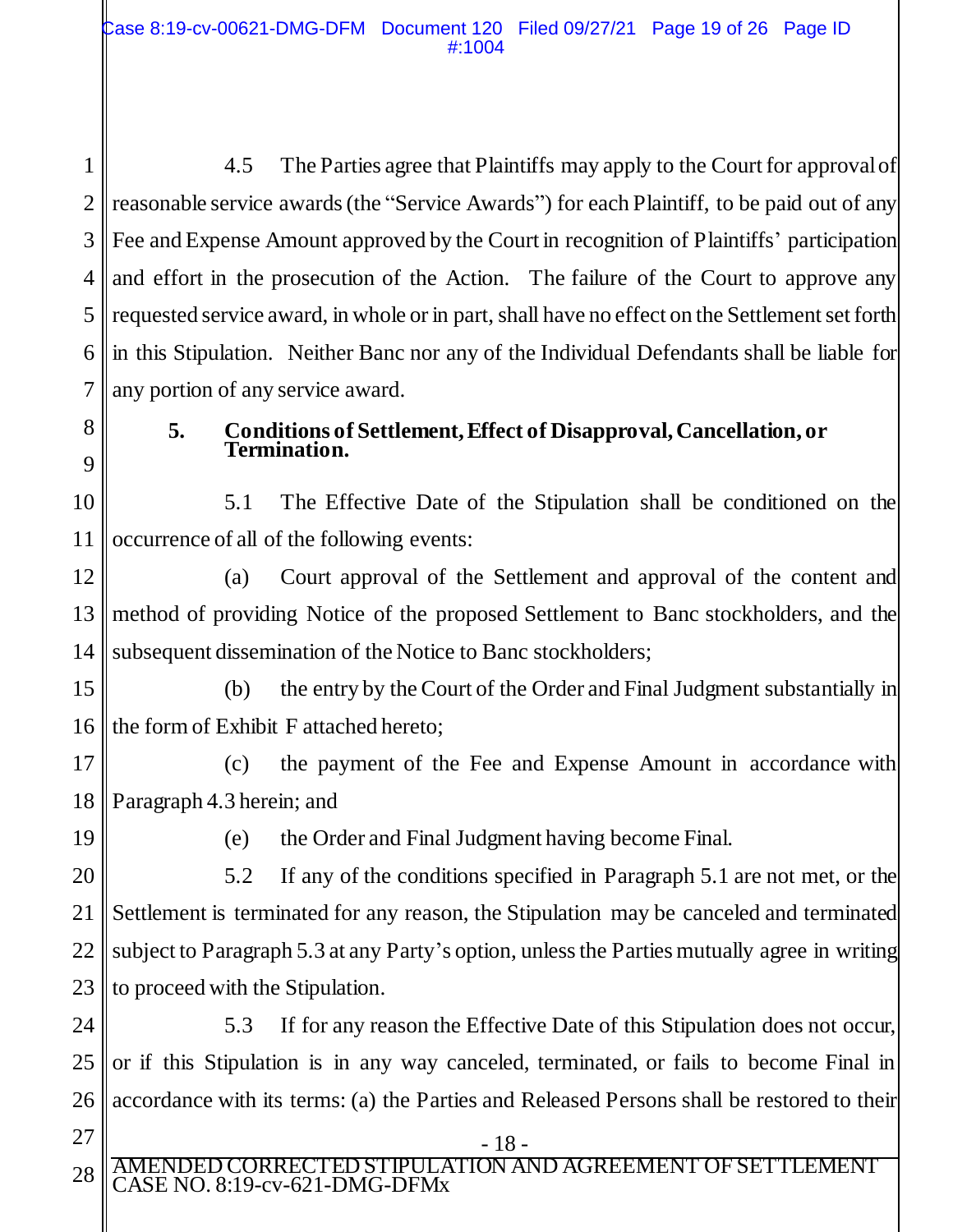1 2 3 4 5 6 7 8 9 10 11 12 13 14 respective positions as of the Execution Date of this Stipulation; (b) all releases delivered in connection with this Stipulation shall be null and void, except as otherwise provided for in this Stipulation; (c) the Fee and Expense Amount paid to Plaintiffs' Counsel shall be refunded and returned within fifteen (15) calendar days of receiving notice from Defendants or from a court of appropriate jurisdiction; and (d) all negotiations, proceedings, documents prepared and statements made in connection herewith shall be without prejudice to the Parties, shall not be deemed or construed to be an admission by any of the Parties of any act, matter, or proposition, and shall not be used in any manner for any purpose in any subsequent proceeding in the Action or in any other action or proceeding (other than with respect to enforcing the terms of this Stipulation). In such event, the terms and provisions of the Stipulation shall have no further force and effect with respect to the Parties and shall not be used in the Action or in any other proceeding for any purpose, and any judgment or orders entered by the Court in accordance with the terms of the Stipulation shall be treated as vacated, *nunc pro tunc*.

15

26

27

#### **6. Miscellaneous Provisions.**

16 17 18 19 20 21 22 6.1 The Parties: (i) acknowledge that it is their intent to consummate this Stipulation; and (ii) agree to cooperate to the extent reasonably necessary to effectuate and implement all terms and conditions of the Stipulation and to exercise their reasonable best efforts to accomplish the foregoing terms and conditions of the Stipulation; provided, however, that Defendants shall have no obligation to renegotiate any material terms of the Stipulation. If any disputes arise out of the finalization of the Settlement itself, the Parties to such disputes shall first meet and confer in an effort to resolve any disputes.

23 24 25 6.2 In the event that any part of the Settlement is found to be unlawful, void, unconscionable, or against public policy by a court of competent jurisdiction, the remaining terms and conditions of the Settlement shall remain intact.

TED STIPUL ATION AND AGREEMENT OF SETTLEMENT CASE NO. 8:19-cv-621-DMG-DFMx 28

- 19 -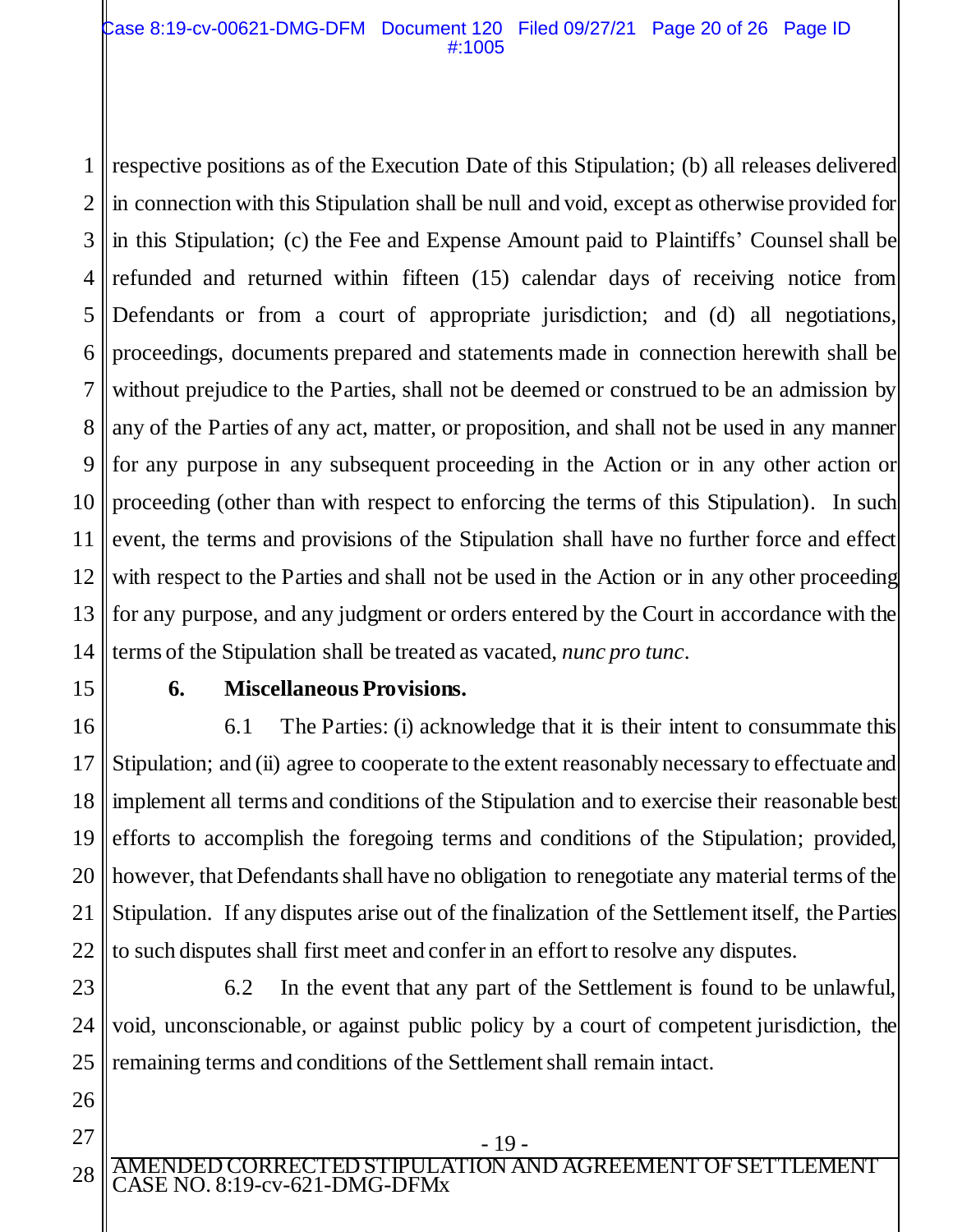1 2 3 4 5 6 6.3 The Parties agree that the terms of the Settlement were negotiated in good faith by the Parties and reflect a settlement that was reached voluntarily after consultation with competent legal counsel. The Parties agree that throughout the course of litigation, all Parties and their counsel complied with the provisions of Rule 11 of the Federal Rules of Civil Procedure and all similar laws and/or rules governing professional conduct.

7 8 9 10 11 12 13 14 15 16 17 18 19 20 21 22 23 24 6.4 Neither the Stipulation (including any exhibits attached hereto) nor the Settlement, nor any act performed or document executed pursuant to or in furtherance of the Stipulation or the Settlement: (i) is or may be deemed to be or may be offered, attempted to be offered, or used in any way by the Parties as a presumption, a concession, or an admission of, or evidence of, the validity of any of Plaintiffs' Released Claims, or of any fault, wrongdoing, or liability of any of the Parties, Plaintiffs' Counsel, Defendants' Counsel, Defendants' Released Persons, or Plaintiffs' Released Persons; or (ii) is or may be deemed to be or may be offered, attempted to be offered or used in any way by the Parties as a presumption, a concession or an admission of, or evidence of, any fault, omission, wrongdoing, or liability of any of the Parties, Plaintiffs' Counsel, Defendants' Counsel, Defendants' Released Persons, or Plaintiffs' Released Persons in any civil, criminal, or administrative proceeding in any court, administrative agency, or other tribunal. The Parties, Plaintiffs' Counsel, Defendants' Counsel, Defendants' Released Persons, and Plaintiffs' Released Persons may file the Stipulation and/or the Order and Final Judgment in any action brought against them in order to support a defense or counterclaim based on principles of *res judicata*, collateral estoppel, release, good-faith settlement, judgment bar or reduction, or any other theory of claim preclusion or issue preclusion or similar defense or counterclaim.

25 26 6.5 The exhibits to the Stipulation are material and integral parts hereof and are fully incorporated herein by this reference.

- 20 -

AMENDED CORRECTED STIPULATION AND AGREEMENT OF SETTLEMENT CASE NO. 8:19-cv-621-DMG-DFMx

27

28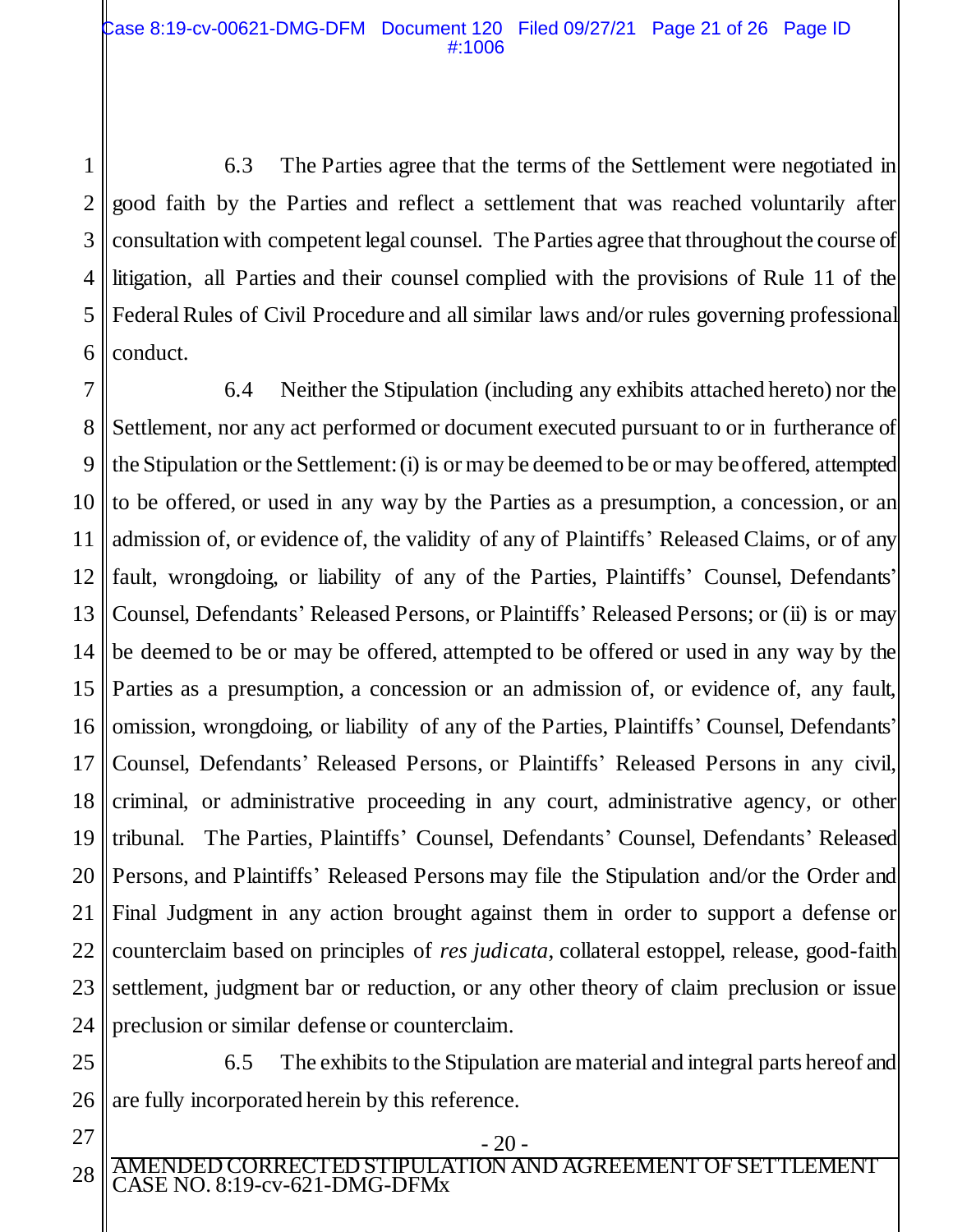1 2 3 6.6 In the event that there exists a conflict or inconsistency between the terms of this Stipulation and the terms of any exhibit hereto, the terms of this Stipulation shall prevail.

4

5

6.7 The Stipulation may be amended or modified only by a written instrument signed by or on behalf of all Parties or their respective successors-in-interest.

6 7 8 9 10 6.8 The Stipulation and the exhibits attached hereto represent the complete and final resolution of all disputes among the Parties with respect to the Action, constitute the entire agreement among the Parties, and supersede any and all prior negotiations, discussions, term-sheets, agreements, understandings, or undertakings, whether oral or written, with respect to such matters.

11 12 13 14 15 16 17 18 6.9 The Stipulation and the Settlement shall be binding upon, and inure to the benefit of, the successors and assigns of the Parties and the Released Parties. The Parties agree that this Stipulation will run to their respective successors-in-interest, and they further agree that any planned, proposed or actual sale, merger or change-in-control of Banc shall not void this Stipulation, and that in the event of a planned, proposed or actual sale, merger or change-in-control of Banc they will continue to seek final approval of this Stipulation expeditiously, including but not limited to the settlement terms reflected in this Stipulation and the Fee and Expense Amount.

19 20 6.10 All agreements made and orders entered during the course of the Action relating to the confidentiality of information and documents shall survive this Stipulation.

21 22 6.11 Plaintiffs have not assigned, encumbered, or in any manner transferred in whole or in part any of the Released Claims.

23 24 25 26 6.12 Each counsel or other Person executing the Stipulation or its exhibits on behalf of any of the Parties hereby warrants that such Person has the full authority to do so. The Stipulation shall be binding upon, and inure to the benefit of, the successors and assigns of the Parties and the Released Parties.

27 28

AMENDED CORRECTED STIPULATION AND AGREEMENT OF SETTLEMENT CASE NO. 8:19-cv-621-DMG-DFMx

- 21 -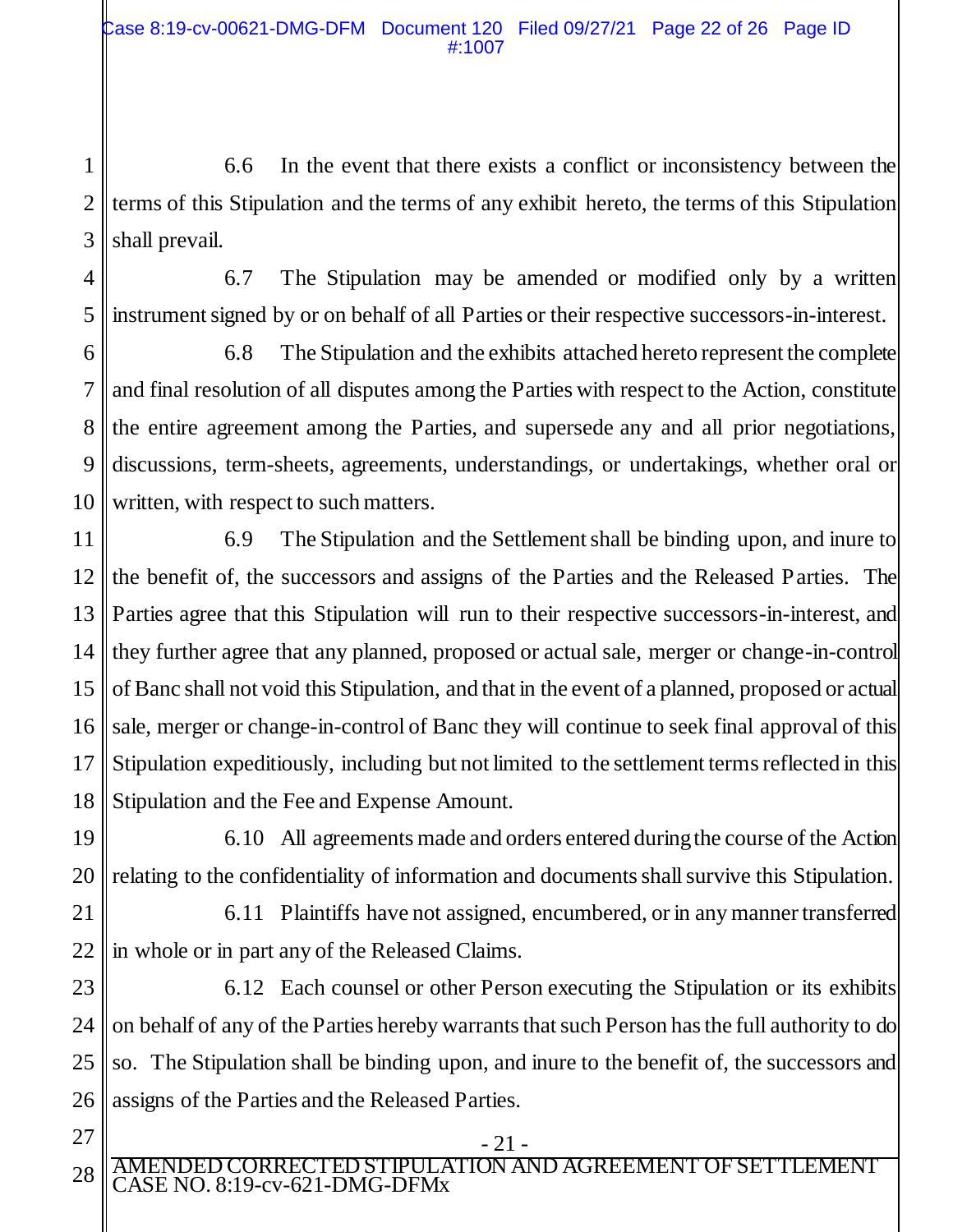1 2 3 4 6.13 The Stipulation may be executed by facsimile or with a pdf signature and in one or more counterparts. All executed counterparts and each of them shall be deemed to be one and the same instrument. A complete set of original executed counterparts shall be filed with the Court.

5 6 6.14 Without further order of the Court, the Parties may agree to reasonable extensions of time to carry out any of the provisions of this Stipulation.

7 8 9 10 11 6.15 This Stipulation and the exhibits attached hereto shall be considered to have been negotiated, executed, and delivered, and to be wholly performed, in the State of California, and the rights and obligations of the parties to this Stipulation shall be construed and enforced in accordance with, and governed by, the internal, substantive laws of the State of California without giving effect to that state's choice-of-law principles.

12

26

27

28

6.16 The Stipulation shall be deemed drafted equally by all Parties hereto.

13 14 15 16 17 18 19 6.17 Without affecting the finality of the Order and Final Judgement entered in accordance with this Stipulation, the Court shall retain jurisdiction with respect to implementation and enforcement of the terms of this Stipulation and the Order and final Judgement, and the Parties and their counsel submit to the jurisdiction of the Court for purposes of implementing and enforcing the Settlement embodied in the Stipulation and the Order and Final Judgement, and for matters arising out of, concerning, or relating thereto.

20 21 22 23 6.18 The waiver by a Party of any breach of the Settlement by any other Party shall not be deemed a waiver of any other prior or subsequent breach of Settlement. The Provisions of the Settlement may not be waived except by a writing signed by the affected Party, or counsel for that Party.

24 25 IN WITNESS WHEREOF, the Parties hereto have caused the Stipulation to be executed, by their duly authorized attorneys, dated August 27, 2021.

- 22 -

AMENDED CORRECTED STIPULATION AND AGREEMENT OF SETTLEMENT CASE NO. 8:19-cv-621-DMG-DFMx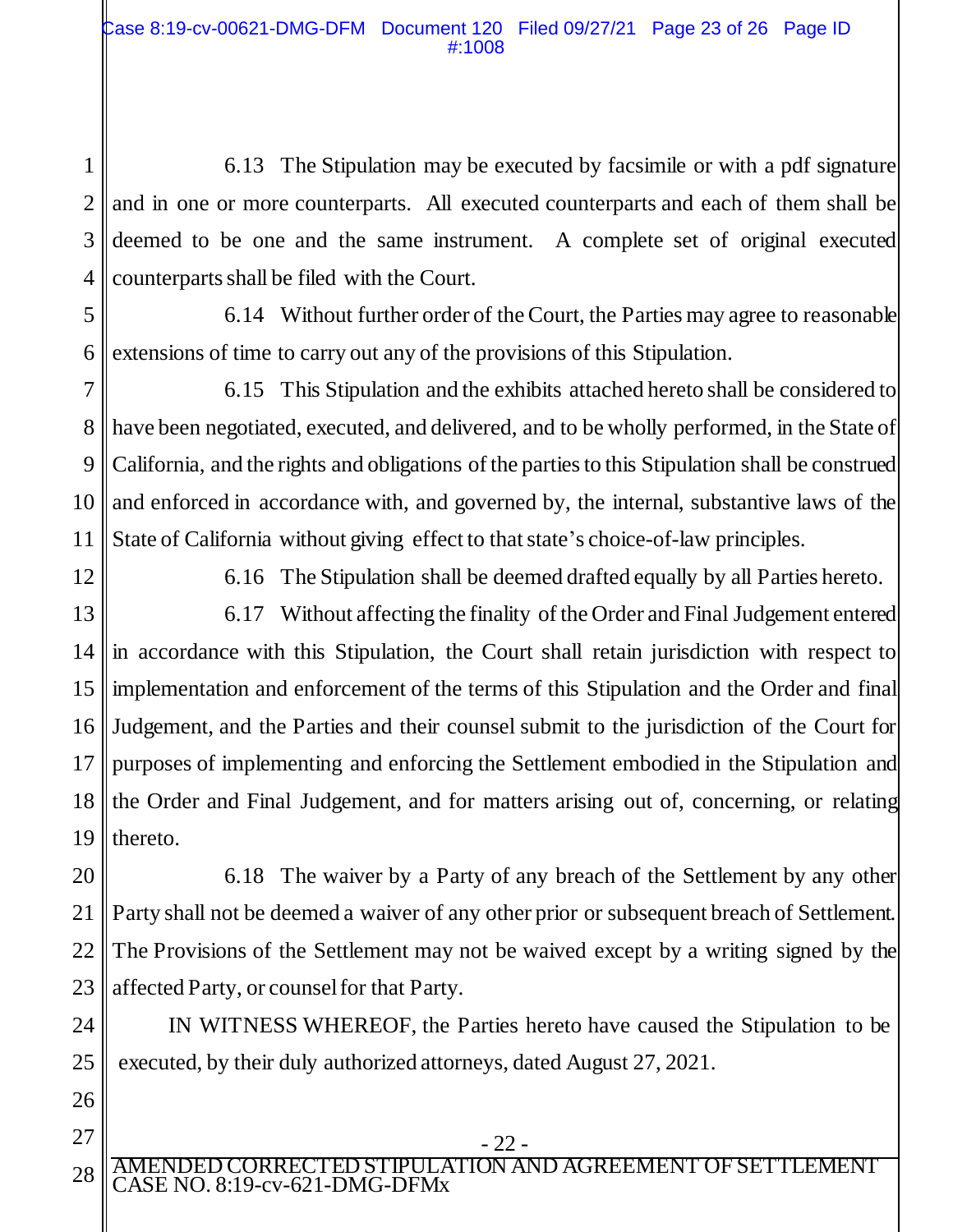Case 8:19-cv-00621-DMG-DFM Document 120 Filed 09/27/21 Page 24 of 26 Page ID #:1009

22

23

24

25

26

27

28

- 23 - AMENDED CORRECTED STIPULATION AND AGREEMENT OF SETTLEMENT CASE NO. 8:19-cv-621-DMG-DFMx ROBBINS LLP By: */s/ Ashley R. Rifkin* Ashley R. Rifkin Brian J. Robbins Craig W. Smith Ashley R. Rifkin 5040 Shoreham Place San Diego, CA 92122 Telephone: (619) 525-3990 Facsimile: (619) 525-3991 E-mail: brobbins@robbinsllp.com csmith@robbinsllp.com arifkin@robbinsllp.com *Co-Lead Counsel for Plaintiffs* SCHUBERT JONCKHEER & KOLBE LLP By: */s/ Willem F. Jonckheer* Willem F. Jonckheer Robert C. Schubert Willem F. Jonckheer Three Embarcadero Center, Suite 1650 San Francisco, CA 94111 Telephone: (415) 788-4220 Facsimile: (415) 788-0161 E-mail: rschubert@sjk.law wjonckheer@sjk.law *Co-Lead Counsel for Plaintiffs* 50th Floor

#### MORRISON AND FOERSTER LLP

By: */s/ Mark R. McDonald* Mark R. McDonald

> Mark R. McDonald 707 Wilshire Boulevard Suite 6000 Los Angeles, CA 90017-3543 Telephone: (213) 892-5200 Facsimile: (213) 892-5454 E-mail: mmcdonald@mofo.com

*Counsel for Nominal Defendant Banc of California, Inc.*

#### MUNGER TOLLES & OLSON LLP

By: */s/ John Gildersleeve* John Gildersleeve

JOHN SPIEGEL JOHN GILDERSLEEVE 350 South Grand Avenue Los Angeles, CA 90071 Telephone: (213) 683-9100 E-Mail: John.Spiegel@mto.com John.Gildersleeve@mto.com

*Counsel for Defendant John Grosvenor*

#### SULLIVAN & CROMWELL LLP

By: */s/ Robert A. Sacks* Robert A. Sacks 1888 Century Park East Los Angeles, CA 90067-1725 Telephone: (310) 712-6640 Facsimile: (310) 712-8800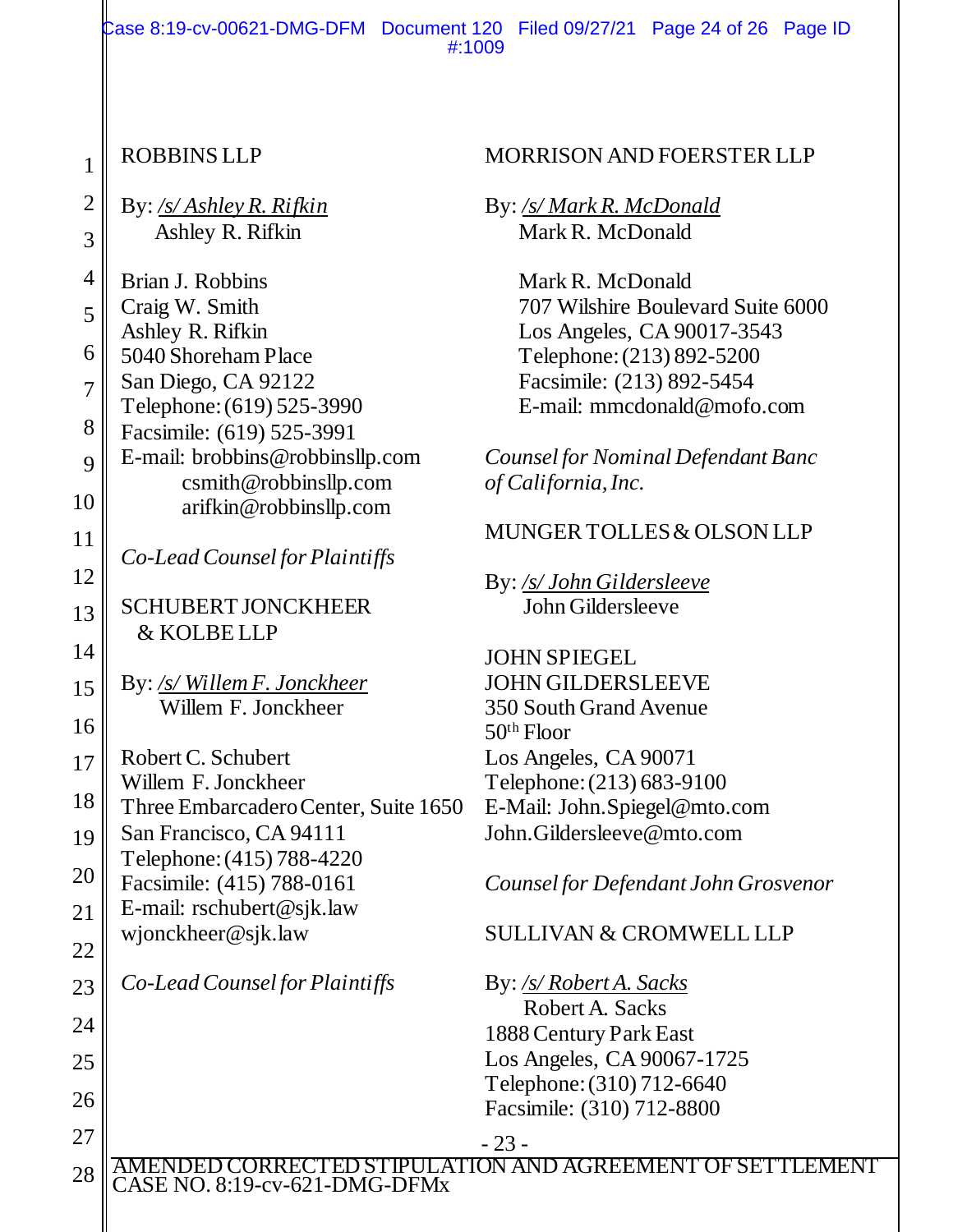| 1  | E-Mail: sacksr@sullcrom.com                                                                                                                                                 |  |  |  |  |
|----|-----------------------------------------------------------------------------------------------------------------------------------------------------------------------------|--|--|--|--|
| 2  | Counsel for Defendant Chad T.                                                                                                                                               |  |  |  |  |
| 3  | <i>Brownstein</i>                                                                                                                                                           |  |  |  |  |
| 4  | <b>JONES DAY</b>                                                                                                                                                            |  |  |  |  |
| 5  | By: /s/ Roman E. Darmer                                                                                                                                                     |  |  |  |  |
| 6  | Roman E. Darmer                                                                                                                                                             |  |  |  |  |
|    |                                                                                                                                                                             |  |  |  |  |
| 8  | Roman E. Darmer                                                                                                                                                             |  |  |  |  |
|    | Robert M. Tiefenbrun                                                                                                                                                        |  |  |  |  |
| 9  | 3161 Michelson Drive, Suite 800<br>Irvine, CA 92612                                                                                                                         |  |  |  |  |
| 10 | Telephone: (949) 851-3939                                                                                                                                                   |  |  |  |  |
| 11 | Facsimile: (949) 553-7539                                                                                                                                                   |  |  |  |  |
|    | E-mail: rdarmer@jonesday.com                                                                                                                                                |  |  |  |  |
| 12 | rtiefenbrun@jonesday.com                                                                                                                                                    |  |  |  |  |
| 13 |                                                                                                                                                                             |  |  |  |  |
| 14 | Counsel for Defendants Robert D.<br>Sznewajs, Jonah F. Schnel, Halle J.                                                                                                     |  |  |  |  |
|    | Benett, Richard J. Lashley, Douglas H.                                                                                                                                      |  |  |  |  |
| 15 | <b>Bowers and Jeffrey Karish</b>                                                                                                                                            |  |  |  |  |
| 16 |                                                                                                                                                                             |  |  |  |  |
| 17 | By: /s/ Eric L. Holoman                                                                                                                                                     |  |  |  |  |
| 18 | Eric L. Holoman                                                                                                                                                             |  |  |  |  |
|    | (with permission by Mark R                                                                                                                                                  |  |  |  |  |
| 19 | McDonald)                                                                                                                                                                   |  |  |  |  |
| 20 | Pro Se                                                                                                                                                                      |  |  |  |  |
| 21 |                                                                                                                                                                             |  |  |  |  |
| 22 | Pursuant to Civil L.R. 5-4, I, Ashley R. Rifkin, as the ECF user under whose<br>credentials this document is filed, attests that concurrence in the filing of this document |  |  |  |  |
| 23 | has been obtained from each of the other signatories. I declare under penalty of perjury                                                                                    |  |  |  |  |
|    | under the laws of California and the United States of America that the foregoing is true and                                                                                |  |  |  |  |
| 24 | correct. Executed at San Diego, California this 27th day of August, 2021.                                                                                                   |  |  |  |  |
| 25 |                                                                                                                                                                             |  |  |  |  |
| 26 | $\sqrt{s}/A$ shley R. Rifkin<br>Ashley R. Rifkin                                                                                                                            |  |  |  |  |
| 27 |                                                                                                                                                                             |  |  |  |  |
|    | $-24-$<br>AMENDED CORRECTED STIPULATION AND AGREEMENT OF SETTLEMENT                                                                                                         |  |  |  |  |
| 28 | CASE NO. 8:19-cv-621-DMG-DFMx                                                                                                                                               |  |  |  |  |
|    |                                                                                                                                                                             |  |  |  |  |